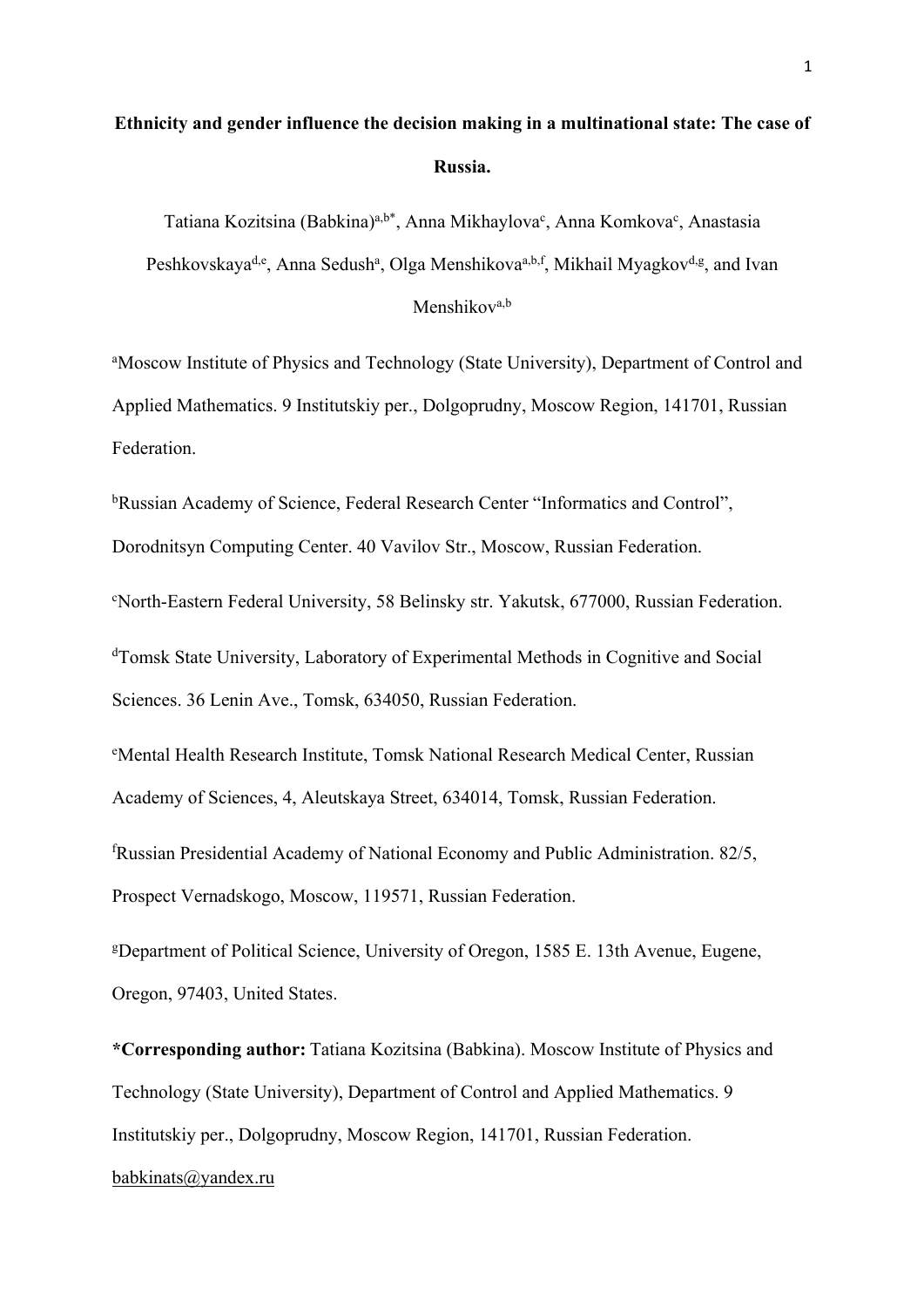## **Abstract**

Individuals' behavior in economic decisions depends on such factors as ethnicity, gender, social environment, personal traits. However, the distinctive features of decision making have not been studied properly so far between indigenous populations from different ethnicities in a modern and multinational state like the Russian Federation. Addressing this issue, we conducted a series of experiments between the Russians in Moscow (the capital of Russia) and the Yakuts in Yakutsk (the capital of Russian region with the mostly non-Russian residents). We investigated the effect of socialization on participants' strategies in the Prisoner's Dilemma game, Ultimatum game, and Trust game. At the baseline stage, before socialization, the rates of cooperation, egalitarianism, and trust for the Yakuts are higher than for the Russians in groups composed of unfamiliar people. After socialization, for the Russians all these indicators increase considerably; whereas, for the Yakuts only the rate of cooperation demonstrates a rising trend. The Yakuts are characterized by relatively unchanged indicators regardless of the socialization stage. Furthermore, the Yakutsk females have higher rates of cooperation and trust than the Yakuts males before socialization. After socialization, we observed the alignment in indicators for males and females both for the Russians and for the Yakuts. Hence, we concluded that cultural differences can exist inside one country despite the equal economic, politic, and social conditions.

## **Keywords**

Cross-cultural; ethnicity; behavior economics; social dilemmas; gender; socialization.

# **1. Introduction**

People from different countries and ethnic groups differ in terms of decision making in economic situations, especially in the context of traditions and habits of citizens (Bond  $\&$ Forgas, 1984; Roth et al., 1991; Yamagishi, 2003; Yamagishi & Yamagishi, 1994). For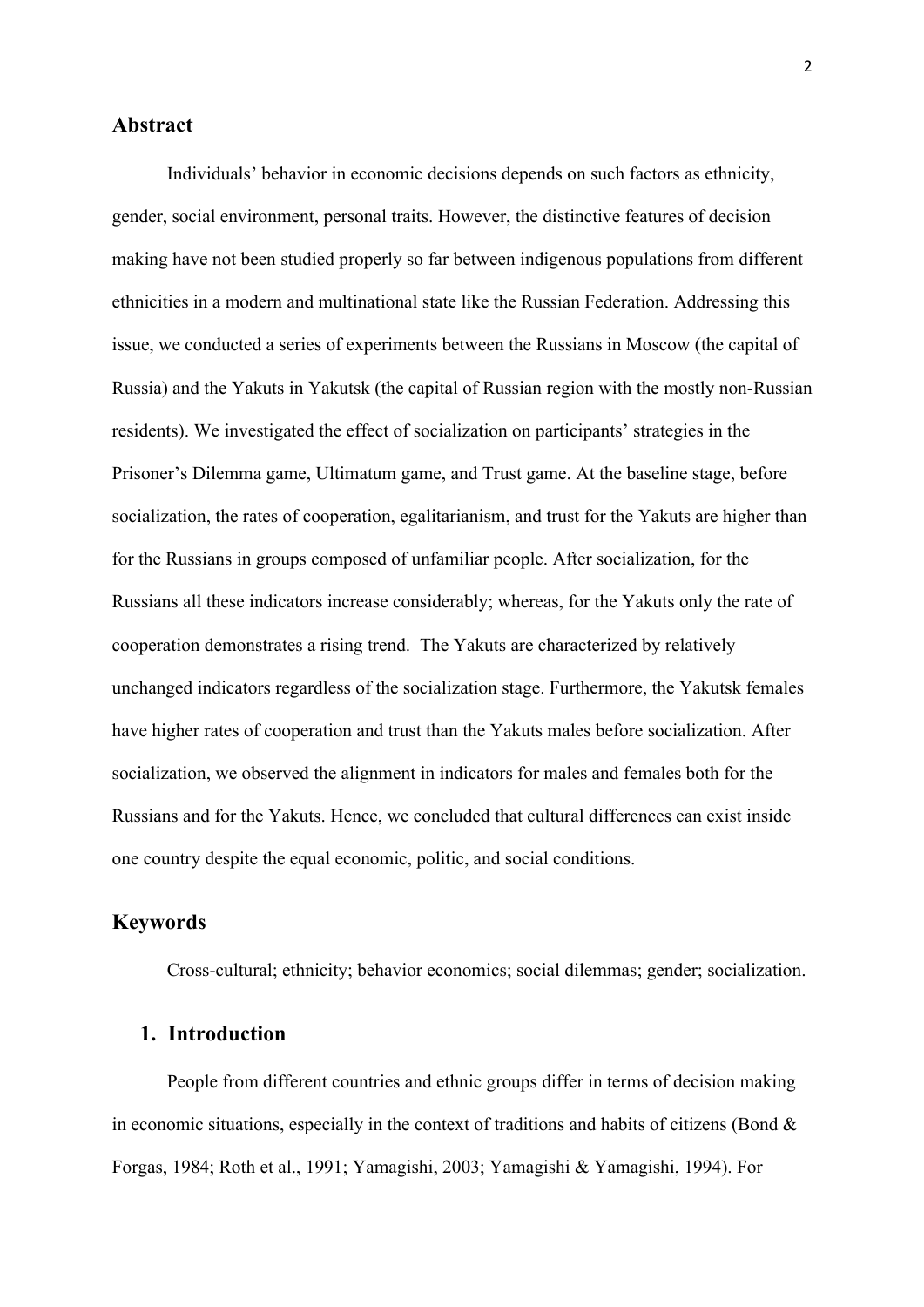example, Spaniards, Africans, and Asians are collective ethnicities compared to English people. Consequently, these ethnicities demonstrate more cooperation in the Prisoner's Dilemma game than English people do (Cox, Lobel, & McLeod, 1991).

With this in mind, a question arises as to whether people from different ethnic groups will behave differently in a multinational state regardless of the fact that ethnicities have lived in the territory of this state since ancient times. On the one hand, social structure and level of education as well as the country's politics and economy are extended to all territories and should minimize ethnicities specific effects. On the other hand, ethnic groups still exist in modern society and thus cannot be neglected.

The answer to the posed question can be found in the Russian Federation because this country is a multinational state that has a vast territory and a diversity of ethnicities populating it. Currently, the Russian Federation includes 85 constituent entities (subjects), which are united in a single nation with similar features, lifestyle, economy, and sociality. Moreover, historically these subjects also unite more than 190 different ethnicities. In fact, many cities have been developing, for a long period of time, being remote and isolated from the rest of a region they belong to, due to long distances and climate patterns, which impact the everyday life and the distinctive features of the development of population.

Do the rates of cooperation, egalitarianism, trust, and reciprocal gratitude for the one ethnic group differ from the other ethnic group in one country? Will the behavior of participants in economic tasks depend not only on ethnicity but also gender? Will the gender patterns revealed for the one ethnicity be found for another one inside one country?

In our attempts to answer these questions, we employed the following two factors: ethnicity and gender. The ethnicities under study were the Russians from Moscow, the city of federal significance and the capital of Russia, and the Yakuts from Yakutsk, the capital of the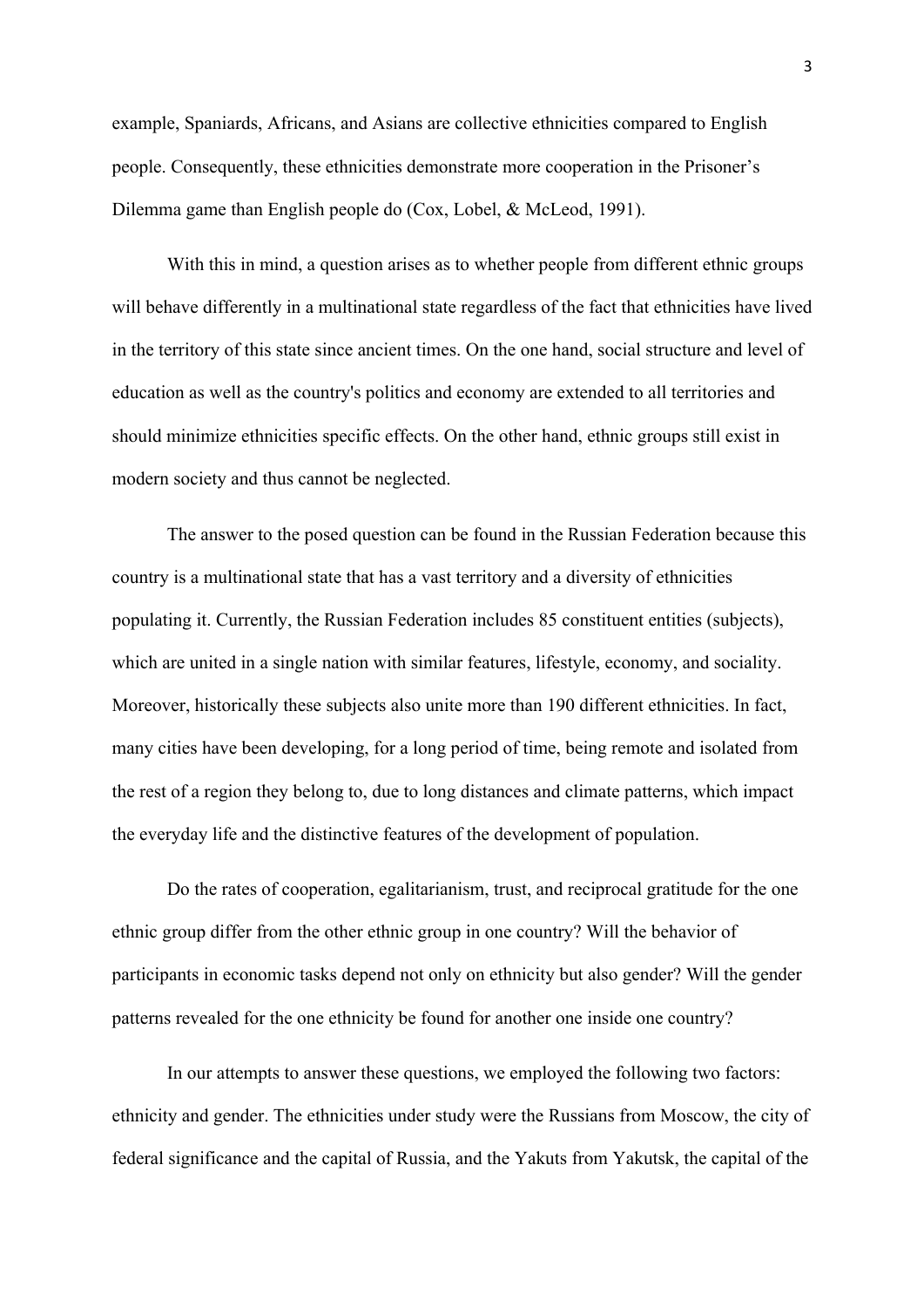Sakha Republic (Yakutia). Yakutsk is a remote and thus isolated city populated mostly by the Yakuts, the indigenous nomadic population of eastern type. In 2010, Yakuts represented 49.9% of the population of the Sakha Republic (Yakutia). The population of Moscow consists of 91.6% of ethnic the Russians (1).

Ethnicities and gender differences were investigated using the following three games: Ultimatum Game, Prisoner's Dilemma Game and Trust Game.

The Ultimatum Game characterizes the society from the perspective of socialeconomic relationships. In the game, it is rational to offer the minimum sum and accept any proposal. However, only even distribution is acceptable in a group. Oosterbeek, Sloof, & Van De Kuilen (2004) conducted meta-analysis of 34 studies related to the Ultimatum Game. It was registered that there was no significant statistical difference in the proposer behavior of people from different cultures (in different countries), however the response to offers varied. According to the studies, participants, on average, offered 40% of the initial sum, but they rejected 16% and lower of the initial sum. On the contrary, Chuah et al. (2007) found that British and Malaysian Chinese participants' proposer behavior patterns were dissimilar (e.g. participants from Malaysia offered more), but there was no statistically significant difference as far as regards the rejection threshold. However the average proposal and rejection thresholds corresponded to the levels registered by Oosterbeek et al. (2004). In the framework of that study, participants were of the same age and had a similar level of education, social and economic background because they studied at the same university. Pairs were formed on a mono- and multicultural basis. A difference in proposer behavior was observed both in mono- and multicultural groups.

Another study using the Ultimatum Game was conducted by Henrich (2000) within the Machiguenga tribe from the Peruvian Amazon. These people's traditional mode of life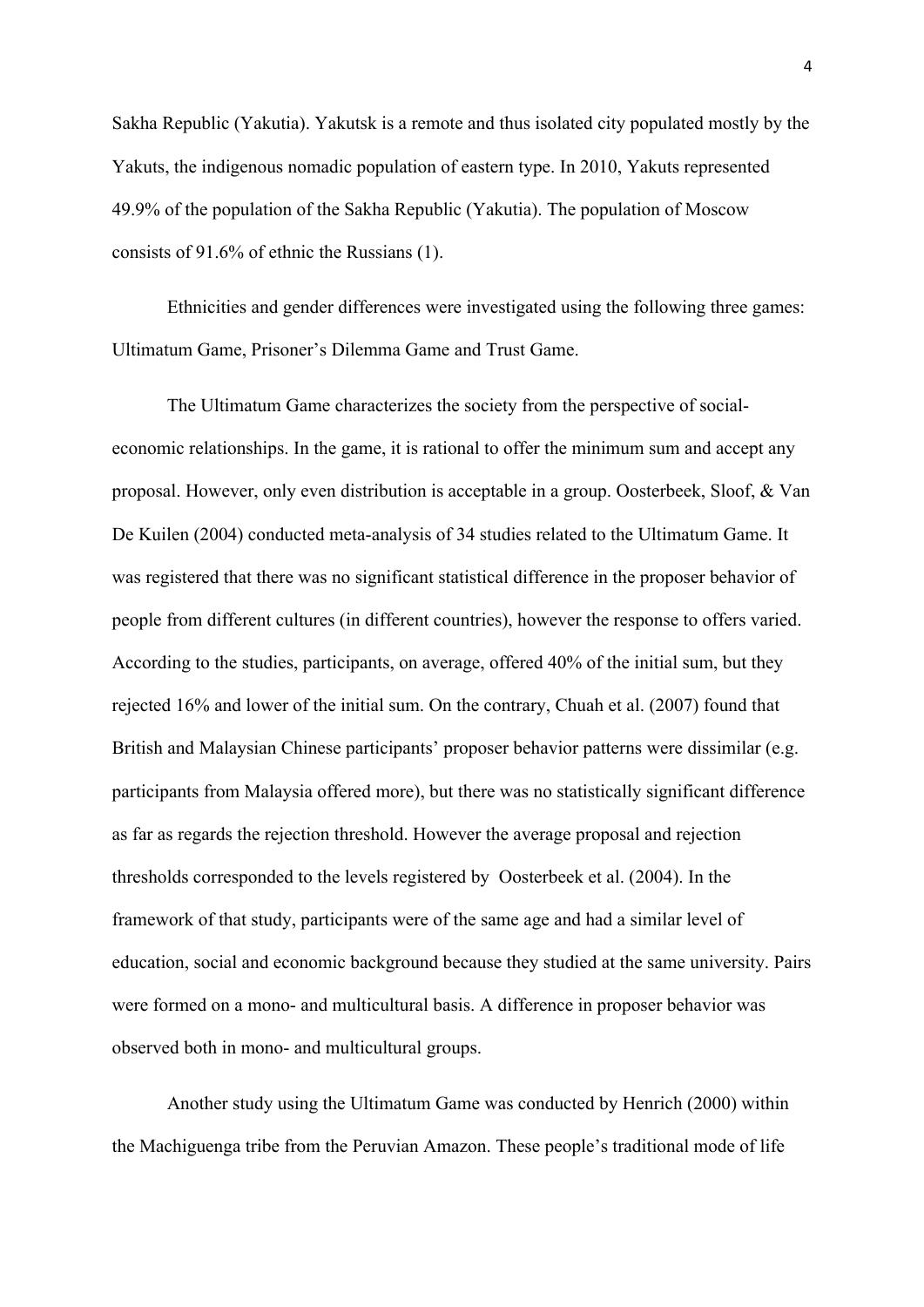consisted in living in separate small groups or families without interaction with each other. Despite the fact that now the Machiguenga people are integrated into civilized areas and social life of their country, they still prefer to live in small settlements. Compared to players from industrial countries, Machiguenga players offered about 26% (instead of the minimum 40%), and their rejection threshold was very low and equal to 0.048%. This study confirms the fact that the mode of social life influences social characteristics, viz. egalitarianism.

According to Fedorova et al. (2013), the Yakuts colonized the Baikal territory, which was also populated by some Mongol tribes (Phillips, 1942). Consequently, individuals belonging to these nations have similar mode of life. Gil-White (2004) conducted experiments using the Ultimatum Game with participants from Mongolia, who led a traditional way of life. The proposal threshold was similar for males (43%) and females (46%). The rejection threshold was near 0%. It can be assumed that these results will correlate with the results obtained from the experiment in Yakutia. This assumption is substantiated with help of findings of a study performed by Cesarini et al. (2008), who found that the tendency to trust can be inherited genetically. With this in mind, behavior patterns of people from different cultural backgrounds can be similar due to similar genetics.

Tibetan people, who have much in common with the Yakuts in terms of their mode of life, also participated in the Ultimatum Game (Chen & Tang, 2009). Participants from Tibet were compared to ethnic Han Chinese people. The control group consisted of Han Chinese individuals from Singapore. The Tibetans offered less than the Chinese participants, but they were more likely to accept offers regardless of the size of the sum of money, which coincides with the previous results (Gil-White, 2004; Henrich, 2000).

Comparing the above-mentioned three studies, it can be concluded that nations who traditionally lived in small groups are not ready to share; however, they accept any proposals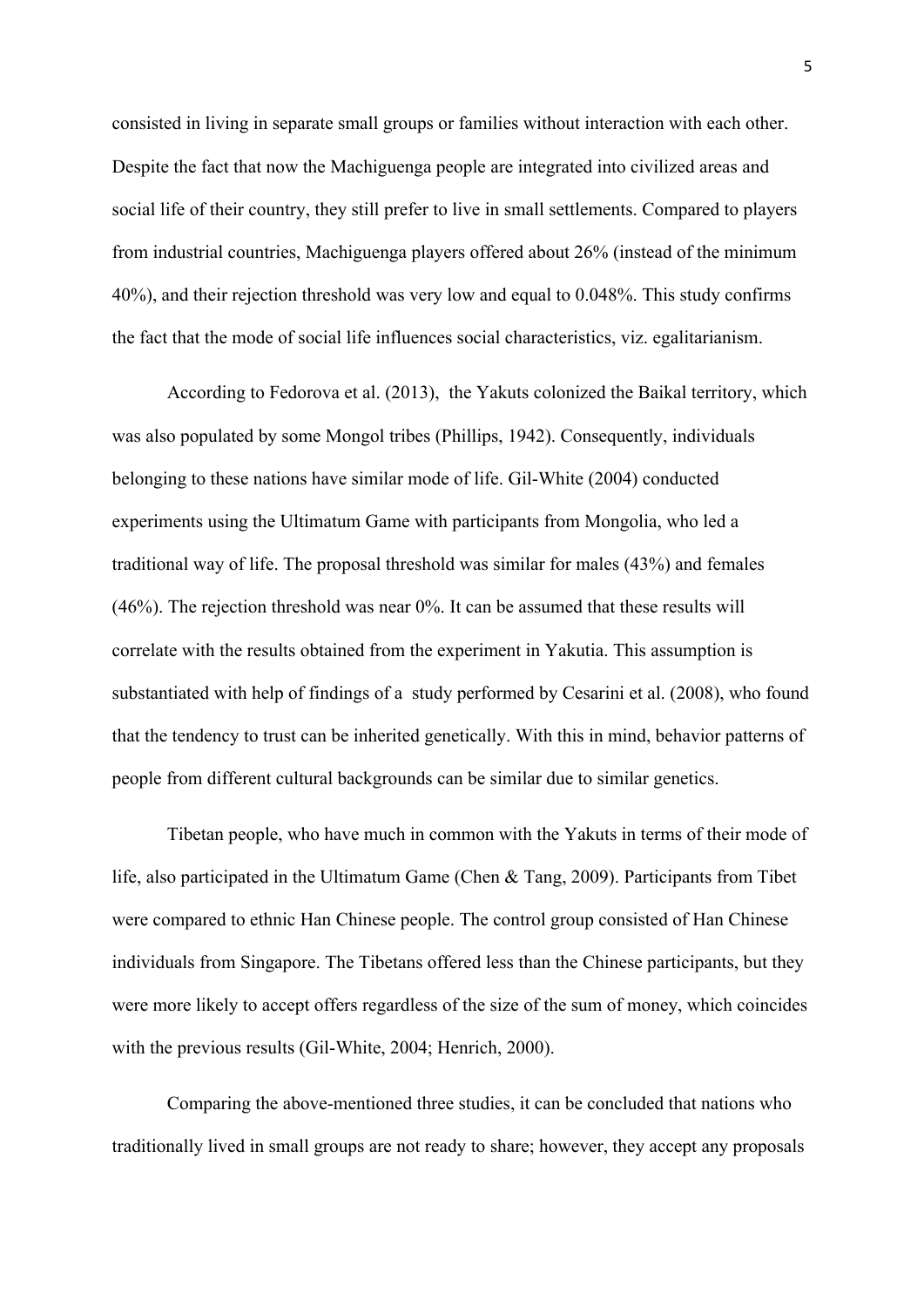without any doubts. This pattern seems to be predetermined by the climate and life attitudes (i.e. people tend to live in present now rather than envision the future).

The Trust Game is also often used to reveal cultural and gender differences related to trust and reciprocity. As a rule, participants of previously conducted studies (Buchan, Croson, & Dawes, 2002; Johnson & Mislin, 2008) were representatives of different ethnicities; more precisely, they were indigenous people of their countries. This principle enabled us to hypothesize that differences can arise between ethnicities within a multinational country.

Croson & Buchan (1999) proved that there was no correlation between gender and proposals in such countries as the USA, China, Japan, and South Korea, which may have been stipulated by the market price. However, females expressed reciprocity more often than males. In the next part of their study, Buchan et al. (2002) found that cultural differences in trust and reciprocity existed. For example, participants from USA and China were more inclined to trust, whereas participants from South Korea and Japan tended to practice more reciprocity. The effect of group formation on social characteristics also drew the researchers' attention. Participants who formed the groups through the direct-reciprocal exchange demonstrated the highest degree of trust and reciprocity, compared to groups of acquainted individuals, who showed a lower degree of trust and reciprocity, and groups of strangers, whose indicators of trust and reciprocity were lowest. In subsequent studies, Buchan, Croson, & Solnick (2008) presented a refinement of the gender result, according to which only people from the USA had been enrolled in the experiments. Consequently, it was revealed that males made more generous offers, whereas females tended to predominantly return. It is obvious that the economic situation in a country cannot but affect interpersonal relations as far as it concerns trust/mistrust and reciprocity. Johnson & Mislin (2008) ascertained this fact by performing a meta-analysis of 84 experiments in 29 counties. Consequently, it was revealed that culture played an important role in the Trust Game as well as the design of the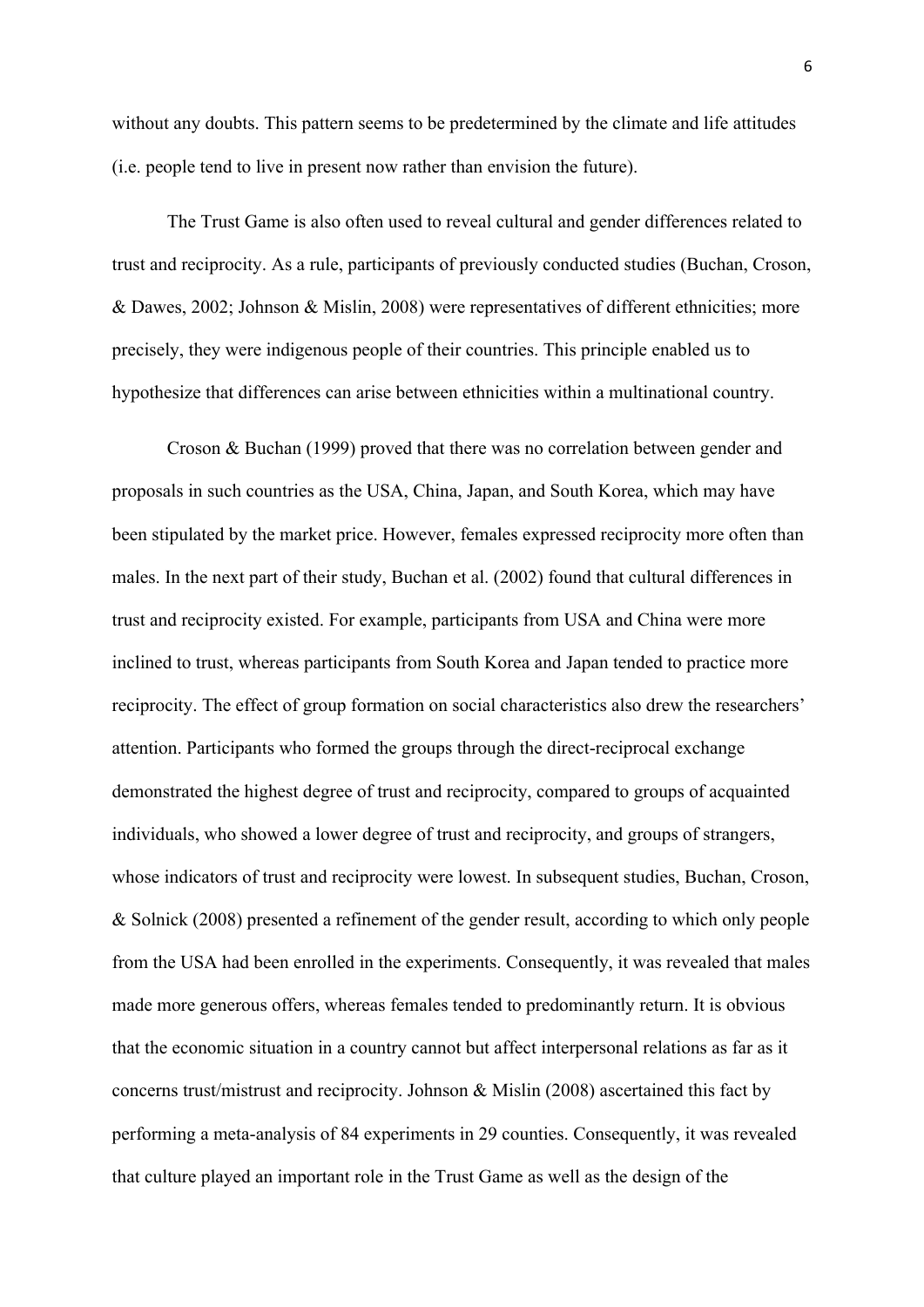experiments. In the subsequent study, Johnson & Mislin (2011) complemented the previous findings with the fact that the ultimate result of the game can be affected by the initial ingame sum and the multiplier of the sum transferred to a partner. However, Liebrand & Van Run (1985) proposed a theory, according to which only psychological types have an effect on the behavior of participants' of social dilemmas regardless of their cultural distinctive features. It is supposed that there is a certain correlation between indicators of the Trust Game and the economic situation in the country. It was found that participants from African countries trusted less than participants from North America. Moreover, Balliet & Van Lange, (2013) discovered that cooperation, trust, and the situation in a country are strongly interconnected. In other words, when people are sure that they can rely on their compatriots, it entails an increase in cooperation and trust. It is also important to note that students in China tend to cooperate more than students in the USA including Chinese students in the USA (Hemesath & Pomponio, 1998). Building on this, it can be postulated that in a multinational country with common economy, the welfare factor can be excluded from consideration but cultural factors (viz. mentality, city, and attitude to life) play a role.

Apart from cultural differences, gender makes a significant contribution to participants' behavior, which was proved by numerous studies (Charness & Rustichini, 2011; Eckel & Grossman, 1998; Niall, Mazzoni, & Sbriglia, 2017; Ortmann & Tichy, 1999; Rao et al., 2013). In this context, the principle of dividing participants into pairs in bargaining games is also an important factor. Saad  $\&$  Gill (2001) registered that in the Ultimatum Game males made more generous offers to females than to males. Females' offers to males and females were virtually at the same level. However, according to Solnick (2001), in the Ultimatum Game males and females tended to offer less if they knew that they were playing with a female. Both males and females chose the highest acceptable offer if the first player (the proposer) had been a female. In fact, it is considered that a female is willing to accept lower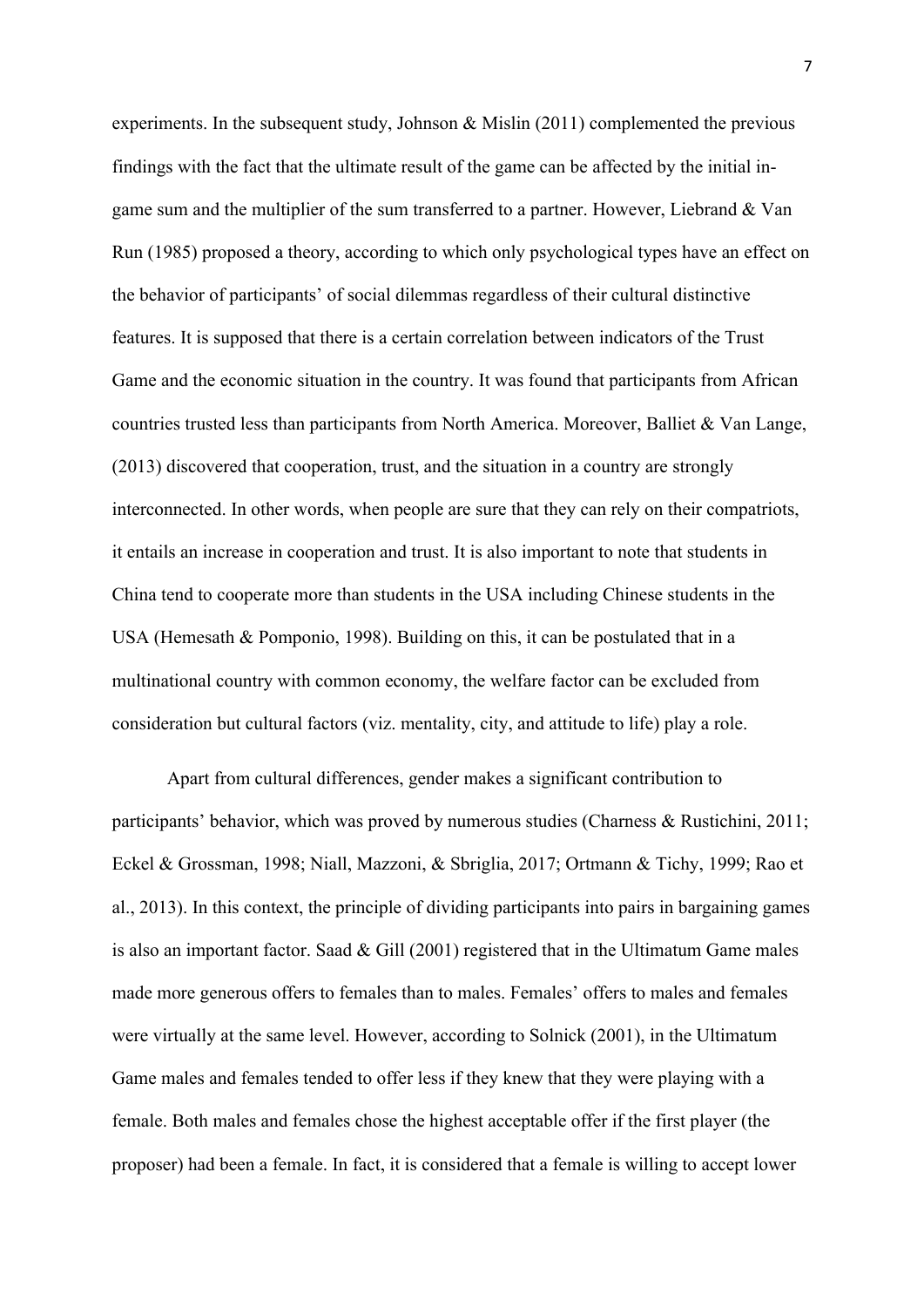sums. In contrast, in the Prisoner's Dilemma Game, other types of pairs demonstrated better cooperation, viz. male-male combinations appeared to be more cooperative than femalefemale ones (Balliet, Mulder, & Van Lange, 2011). Nevertheless, females were more cooperative in mixed-gender groups. In iterated games, males were more cooperative than females. Females were more cooperative in large groups. In the studies of the effect of group gender on cooperation based on the Public Goods Game, it was found that all-female groups were more cooperative than all-male and mixed-gender ones (Nowell & Tinkler, 1994; Stockard, Van De Kragt, & Dodge, 1988). If participants had a chance to choose a partner, they chose a partner of the opposite sex, and only males made significantly more generous offers to female partners in the Trust Game (Slonim & Guillen, 2010). Similar behavior and gender patterns in the Trust Game were observed in 17 countries (Romano et al., 2017).

Historically, it is considered that individuals from collectivist ethnic groups show the tendency to collaboration and mutual interaction with each other better. Moreover, collective behavior can be shown through the mathematical models (Chartishvili, 2019; Friedkin & Johnsen, 2011; Kozitsin, 2020). In addition to ethnicity, gender also predetermines behavior patterns of individuals in the context of solving social and economic tasks.

In the previous studies (Babkina et al., 2016.; Peshkovskaya et al., 2017; Peshkovskaya, Babkina, & Myagkov, 2018), it was concluded that short-term socialization among participants of the experiments significantly increases the rates of the cooperation even if at the beginning of the experiment, participants were not acquainted with each other. This model of short-term socialization combines the classic social psychology minimal group paradigm with group manipulations that cause a sense of social attachment (Tajfel, 1982; Tajfel & Turner, 1979; Tucker, 1950). It was postulated that socialization is the natural mechanism to promote cooperation and keep it high in group of people (Berkman et al., 2015; Lukinova et al., 2014). In continuation, in this paper, the effect of socialization on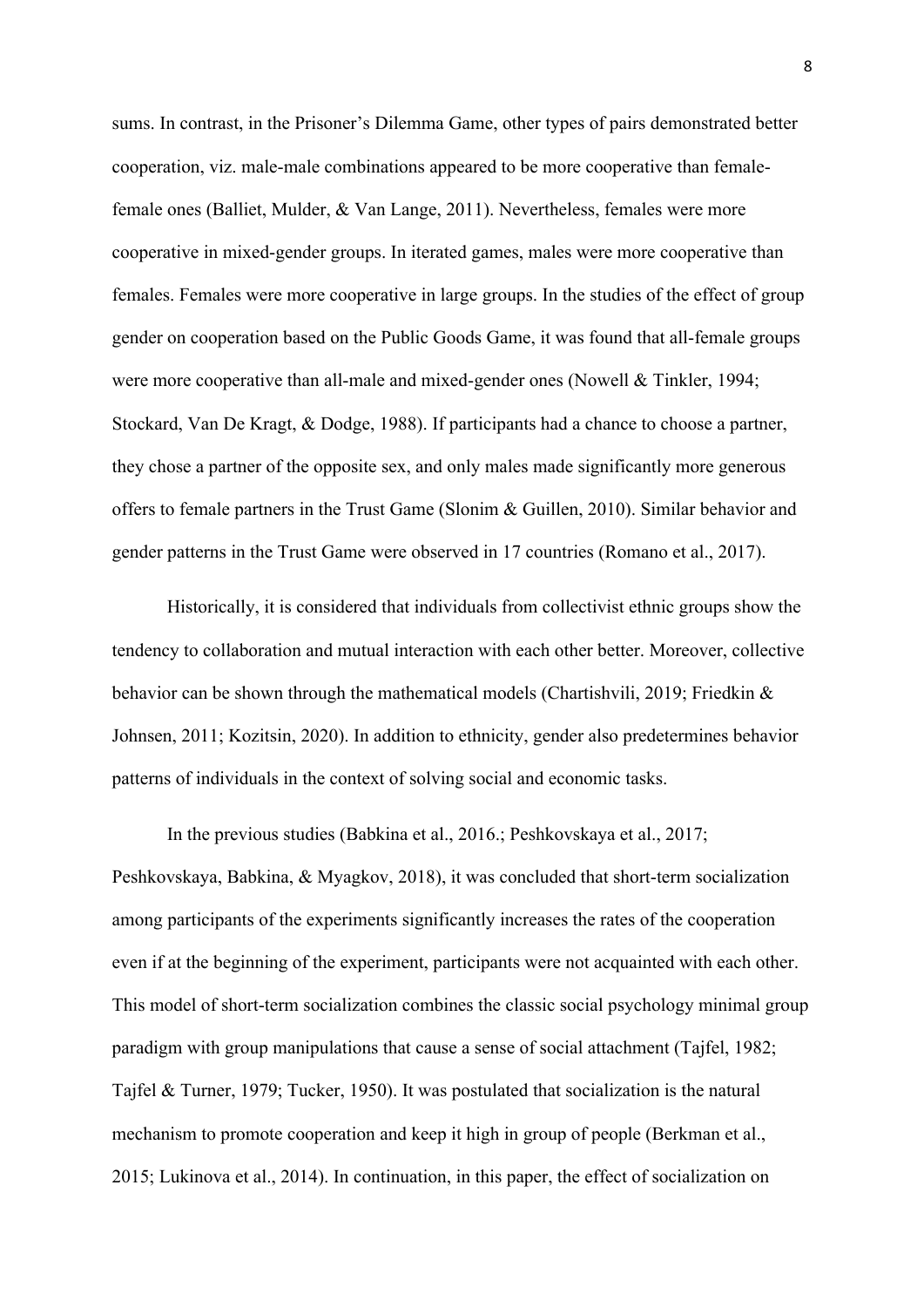individuals from the two different ethnic groups in a multinational state is measured. The goal of the study is to find how socialization depends on ethnicity and gender; how ethnicity and gender are related with each other.

The following research questions are raised and answered:

- 1. Is there a difference in behavior patterns of the Russians and the Yakuts before and after socialization?
- 2. Do the Russians and the Yakuts have similar gender-based distinctive features of behavior in economic games, or are these distinctions ethnicity-specific?
- 3. Is it possible to identify common gender-based and ethnic-based patterns of behavior of the Russians and the Yakuts in the Prisoner's Dilemma Game, Trust Game, and Ultimatum game?

# **2. Materials and Methods**

# *2.1. Participants*

Participants were recruited by the Moscow Institute of Physics and Technology in Moscow and by the North-Eastern Federal University in Yakutsk. A total of 348 individuals (183 males) participated in 29 experiments. The distribution of participants by ethnicity and gender is presented in Table 1.

## **Table 1**

Distribution of the participants by gender and ethnicity.

| Ethnicity    | Total number | Number of males | Number of females |
|--------------|--------------|-----------------|-------------------|
| the Russians | 216          | 137             | 84                |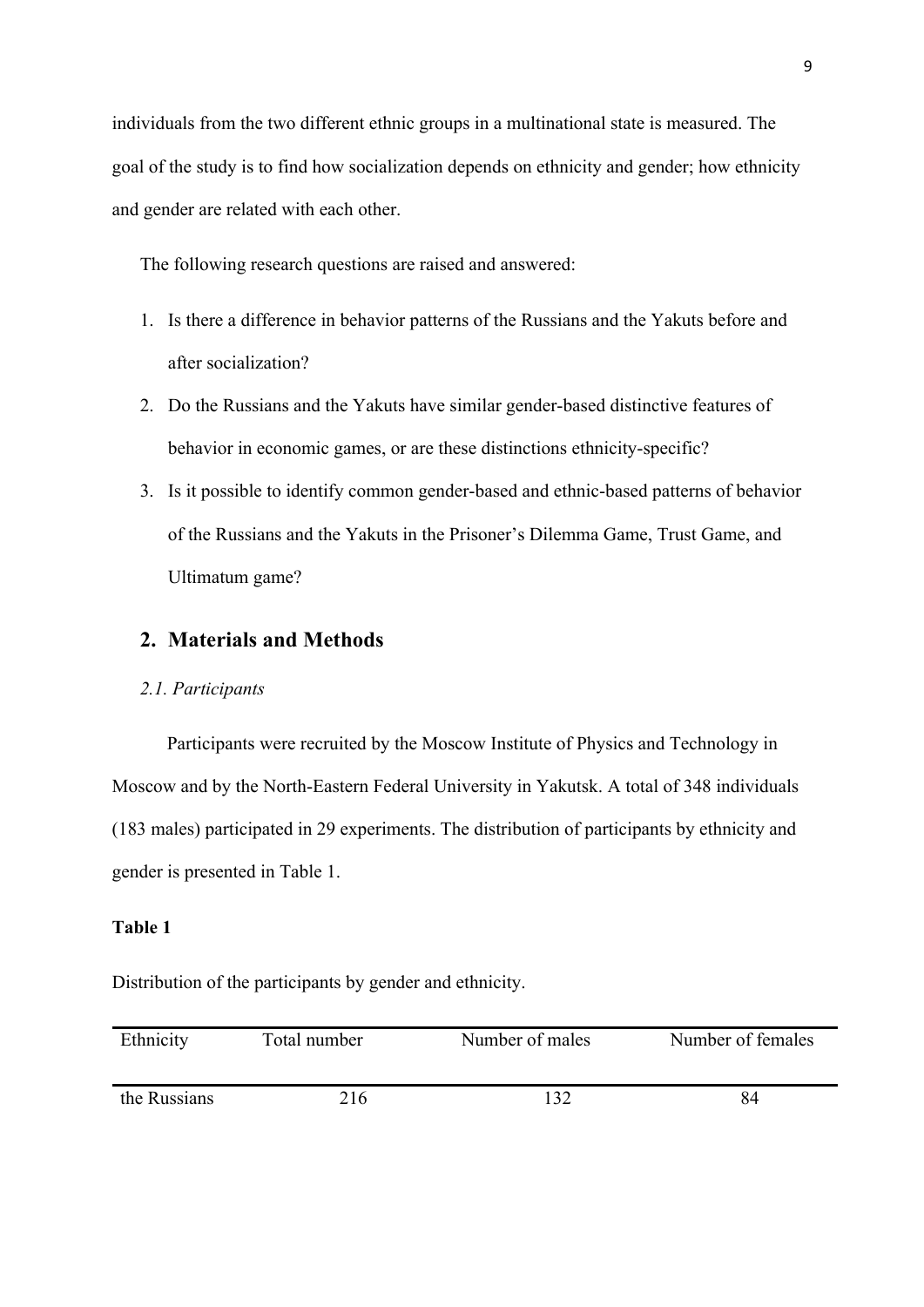The recruitment was performed through posting advertisements on the social networking site *VKontakte* (https://vk.com) and by means of the mobile application *WhatsApp* (https://www.whatsapp.com). For the purpose of each experiment, students, who were unacquainted with each other, were selected. Personal characteristics such as academic major, group, year of study, native language, and ethnic group were considered during the selection. All participants were provided with written and verbal instructions related to the experiment. Experimenters notified participants that all the points that participants will win in the games will be converted to real money (the average win rate was approximately equal to the cost of a full lunch in a cafe). The procedures of the study involving human participants were approved by the Tomsk State University Human Subjects Committee. Written informed consents were obtained from participants. The data associated with this research are available at [link].

#### *2.2.Games*

The study employed three games: Prisoner's Dilemma Game (PD), Ultimatum Game (UG), and Trust Game (TG).

#### *2.2.1. Prisoner's Dilemma Game*

Two individuals participate in each round of the game. They both have two strategies: cooperation or defection. In the standard PD, both participants earn the same profit *R* in case of mutual cooperation and less profit *P* in case of mutual defection. If one player cooperates, but another one defects; the cooperator wins the profit *S*, and the defector wins the higher profit *T*. Hence, the following ratio of profits should be maintained:  $T > R > P > S$  (Table 2) (Dresher, 1961; Flood, 1958; Rapoport & Chammah, 1965; Tucker, 1980). Defection is more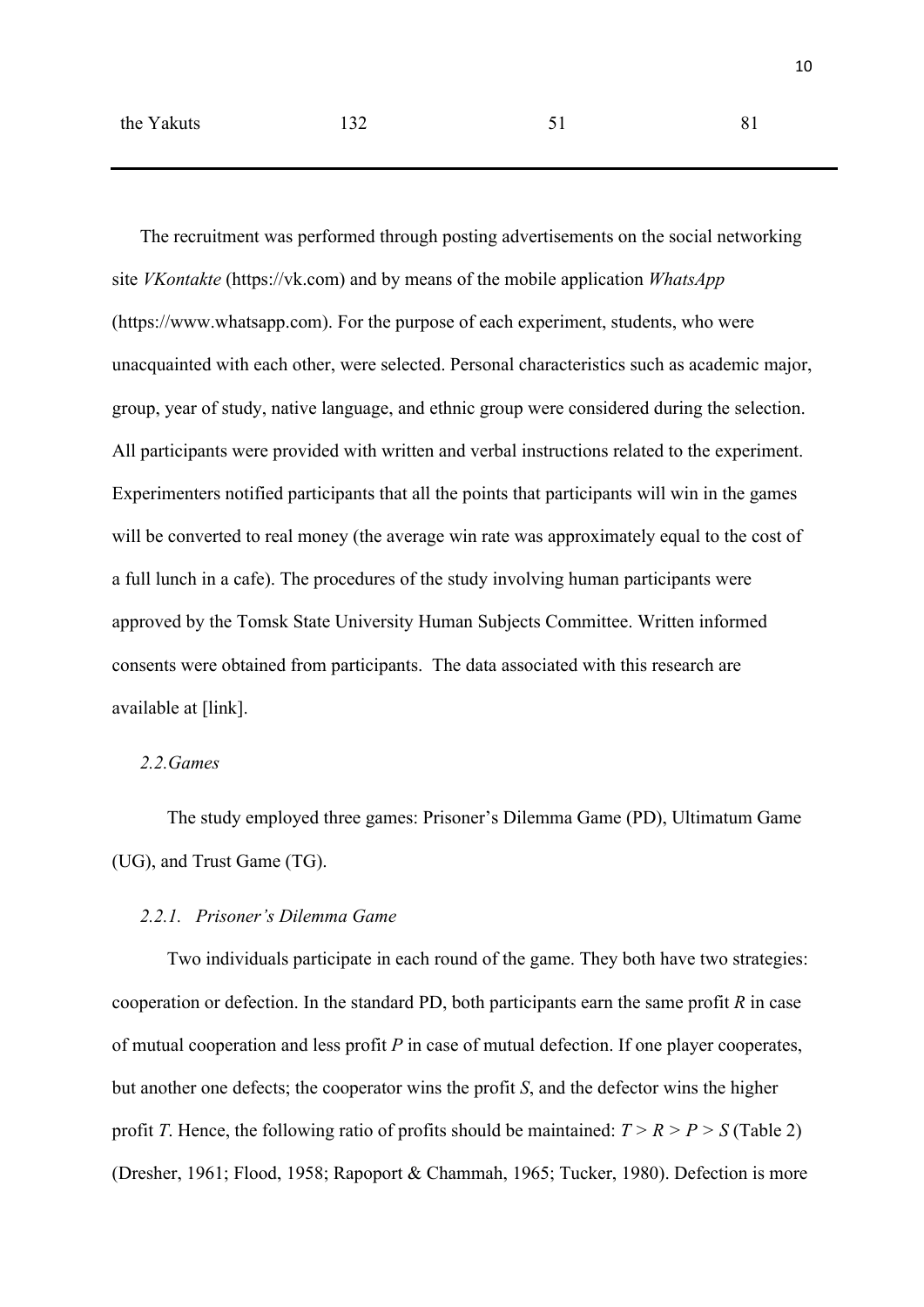profitable than cooperation regardless of the choice made by the partner-player. Nevertheless, mutual cooperation is more profitable than mutual defection. The Nash equilibrium corresponds to mutual defection (*P,P*), however participants in experiments attempt to extend their interaction to mutual cooperation (*R,R*) (Nowak & Sigmund, 1993).

#### **Table 2**

Prisoner's Dilemma Payoffs.

| <b>Payoffs</b> | Cooperation | <b>Defection</b> |
|----------------|-------------|------------------|
| Cooperation    | R, R        | S, T             |
| Defection      | T, S        | P, P             |

For the experiments presented in this paper, the following parameters of the PD were set as  $R = 5$ ,  $P =$ 1,  $S = 0$ ,  $T = 10$  (10 > 5 > 1 > 0).

#### *2.2.2. Ultimatum Game*

Two individuals play this game for one round. The first player starts the game with 10 points, any part of which he or she proposes to the second player subject. The second player can accept or reject the offer. In case the offer is accepted, both the players win points according to the deal. However, in case the offer is rejected both the players get nothing (Güth, Schmittberger, & Schwarze, 1982). Any offer and any acceptance should be consistent with the Nash equilibrium.

#### *2.2.3. Trust Game*

Two participants play this game for one round. The first player starts the game with 10 points from which she can entrust the second participant with any amount of her initial sum (from 0 to 10 points). The sum proposed to the second participant is tripled. The second participant can return any amount of the tripled sum (Berg, Dickhaut, & McCabe, 1995). In the totally mixed Nash equilibrium, it is not rational to return anything, and therefore it is not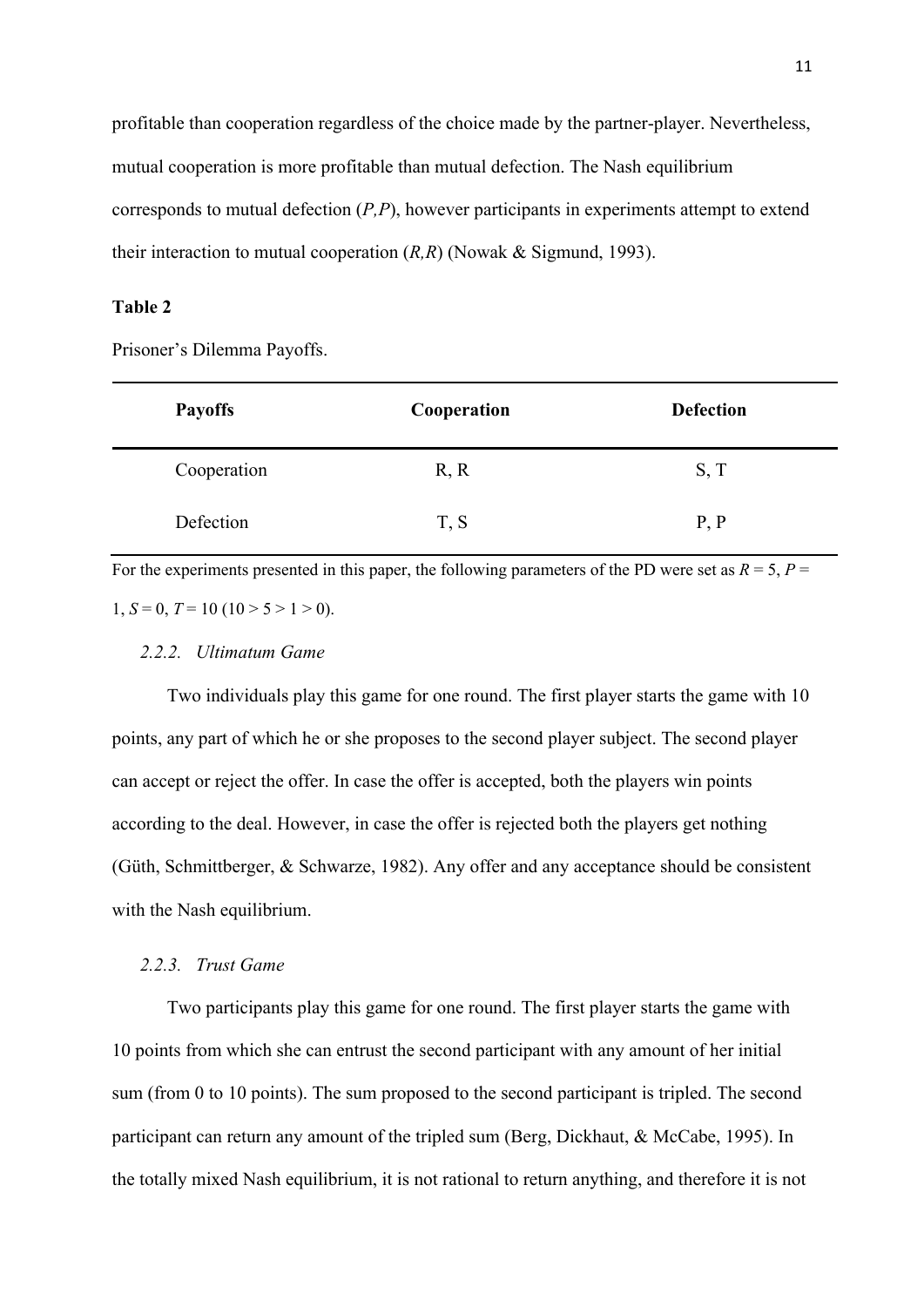rational to trust, which leads to a zero result for both the participants (Cesarini et al., 2008; Delgado, Frank, & Phelps, 2005).

#### *2.3.Experimental design*

The experimental procedure consisted of three stages.

#### *2.3.1. Stage 1. Anonymous playing phase*

In order to execute the game, *z-Tree*, a specialized tool for designing and performing experiments in a group of experimental economics, developed at the University of Zurich, was used (Fischbacher, 2007).

Participants played the Prisoner's Dilemma Game and the Ultimatum Game or Trust Game. Eleven game rounds were played. In each round, men and women were randomly divided into pairs and took decisions simultaneously and independently of each other. Each of the 12 men and women could be paired with any other participant of the experiment. In all the rounds, a participant did not know with whom exactly he/she was due to interact. Men and women were notified of the fact that they were playing with one of the 12 participants of the experiment, and each time the partner was changed randomly. After each of the periods, every participant observed on the screen the own result and the anonymous opponent's result. Points earned at this stage were added to the total win and converted into real money at the end of the game.

#### *2.3.2. Stage 2. Socialization phase*

At this stage, the participants were involved in social interaction, which consisted in familiarization, communication, and division into groups. The participants memorized each other's names by playing "snowball" (Babkina et al., 2016.). According to the game, first, players were seated in a circle, the first person said his/her name and a personal quality that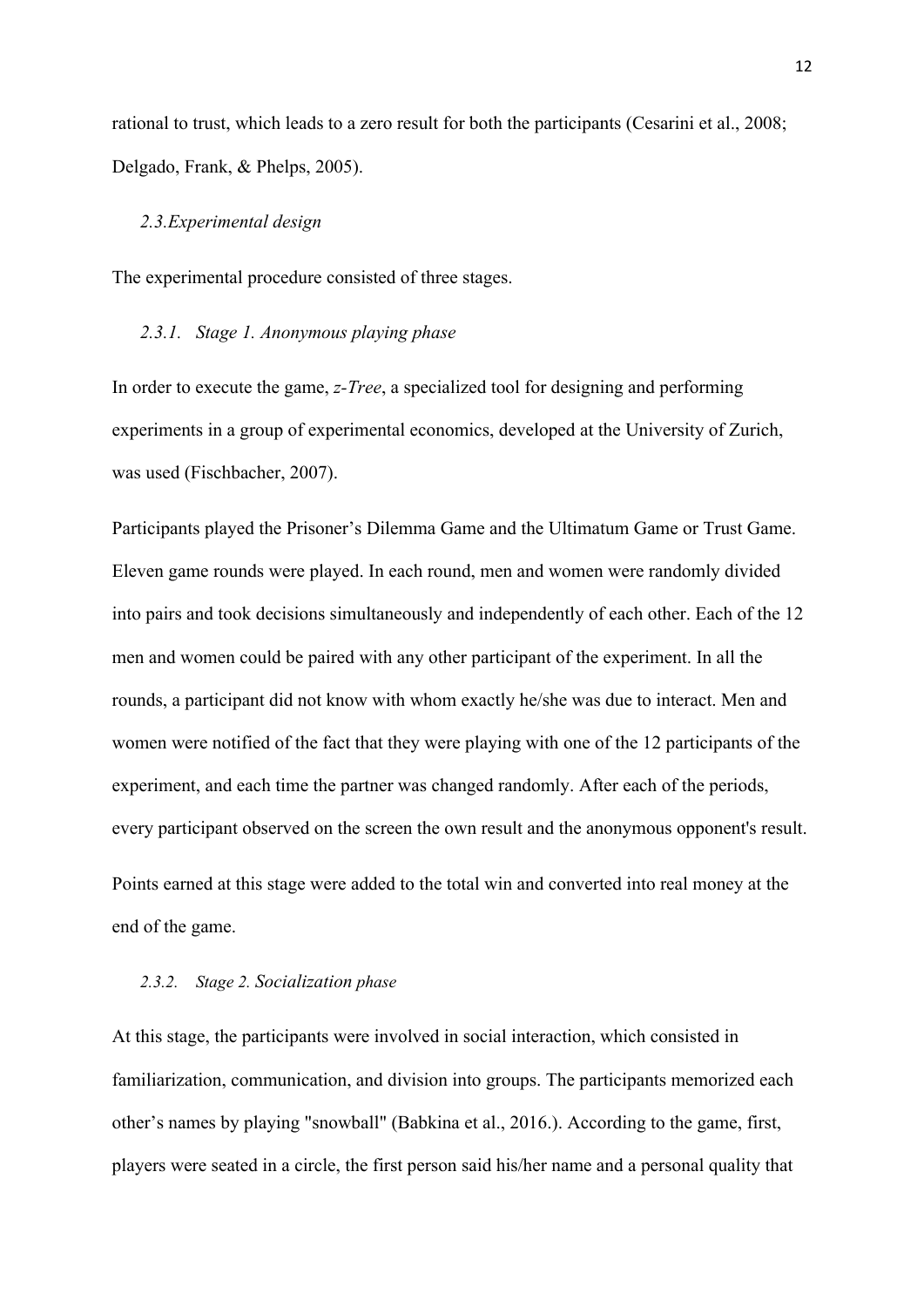started with the same letter as the name. Second, the next participant repeated the name along with the quality of the first participant and gave his/her name and quality. Third, the turn was passed over to other participants until it reached the last one, who was due to repeat all the names and personal qualities. Then, in a different order, the participants shared personal information, viz. their hometown, academic major, hobbies, and interests. Following that, two captains were selected from among the participants on a voluntary basis. The captains remained indoors, the other members leave the room, and then, in a random order, they entered the room one by one. Every participant entering the room chose a captain, whose group he/she wanted to join. Consequently, two groups of 6 people were formed. In the end, each group of 6 people was given a task to find 5 common characteristics (i.e. 5 characteristics that united them) and chose a name for their group.

#### *2.3.3. Stage 3. Socialized phase*

The participants played the Prisoner's Dilemma Game and Ultimatum Game or Trust Game anew. However, unlike at the first stage, the participants interacted only in groups of 6, previously composed during the socialization at the second stage of the experiment. For each round the participants were randomly divided into pairs. Besides, they were informed on the fact that they were interacting with a member of their "own" group, but they did not know who exactly that person was. After each of the periods, every participant observed on the screen the own result and the anonymous opponent's result. Both the games consisted of 15 rounds. The group names, chosen by participants at the socialization stage, appeared on monitors in the Prisoner's Dilemma Game.

Points were added to those obtained at the first stage. As a result, the final prize was generated and could further be converted into a cash reward to be paid to participants. 13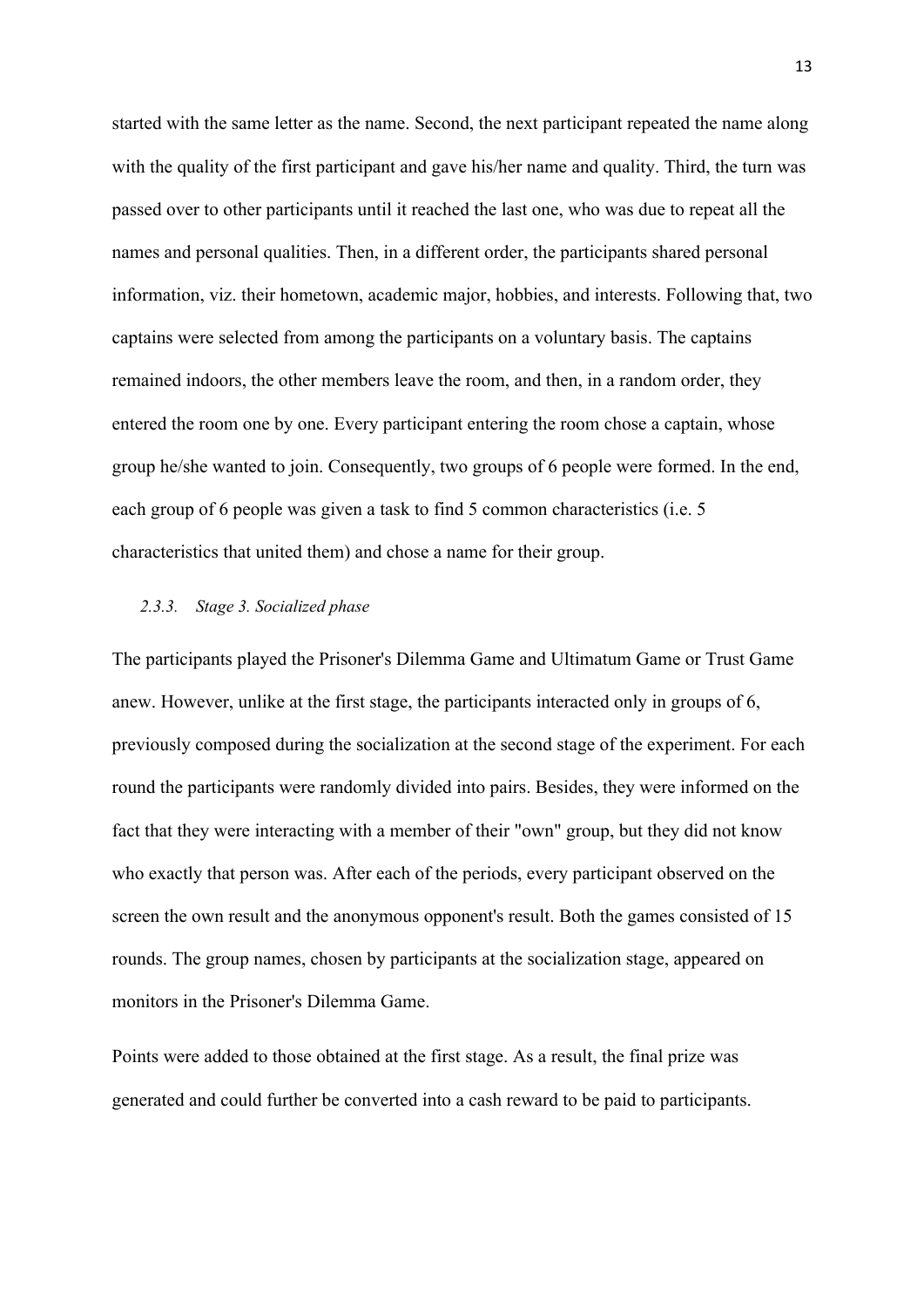The schematic representation of the experiment setup included the following parts components:

- 1. 12 participants are recruited (12 strangers).
- 2. Participants play 2 games (PD and UG or TG) in a mixed-gender group of 12 people for 11 rounds.
- 3. Socialization of unacquainted members of groups. Division of participants into two groups of 6 people.
- 4. Participants play the games (PD and UG or TG) in the newly formed groups for 15 rounds.
- 5. Participants take tests.
- 6. Participants are given money for the experiment.

The number of experiments involving PD and UG is 18; involving PD and TG, 19.

# **3. Results and Discussion**

#### *3.1.The Prisoner's Dilemma*

First of all, let us consider the differences in cooperation rate before and after socialization for the Russians and for the Yakuts with a reference to gender.

Before socialization, the cooperation rate is significantly higher for the Yakuts  $(Z = -1)$ 5.894, *p* < 0.0001, Wilcoxon rank-sum test) (Table 3). After socialization, the cooperation rate is higher for the Russians ( $Z = 2.52$ ,  $p = 0.01$ , Wilcoxon rank-sum test). This means that socialization works better for the Russians.

#### **Table 3**

Cooperation rates before and after socialization for the Russians and for the Yakuts.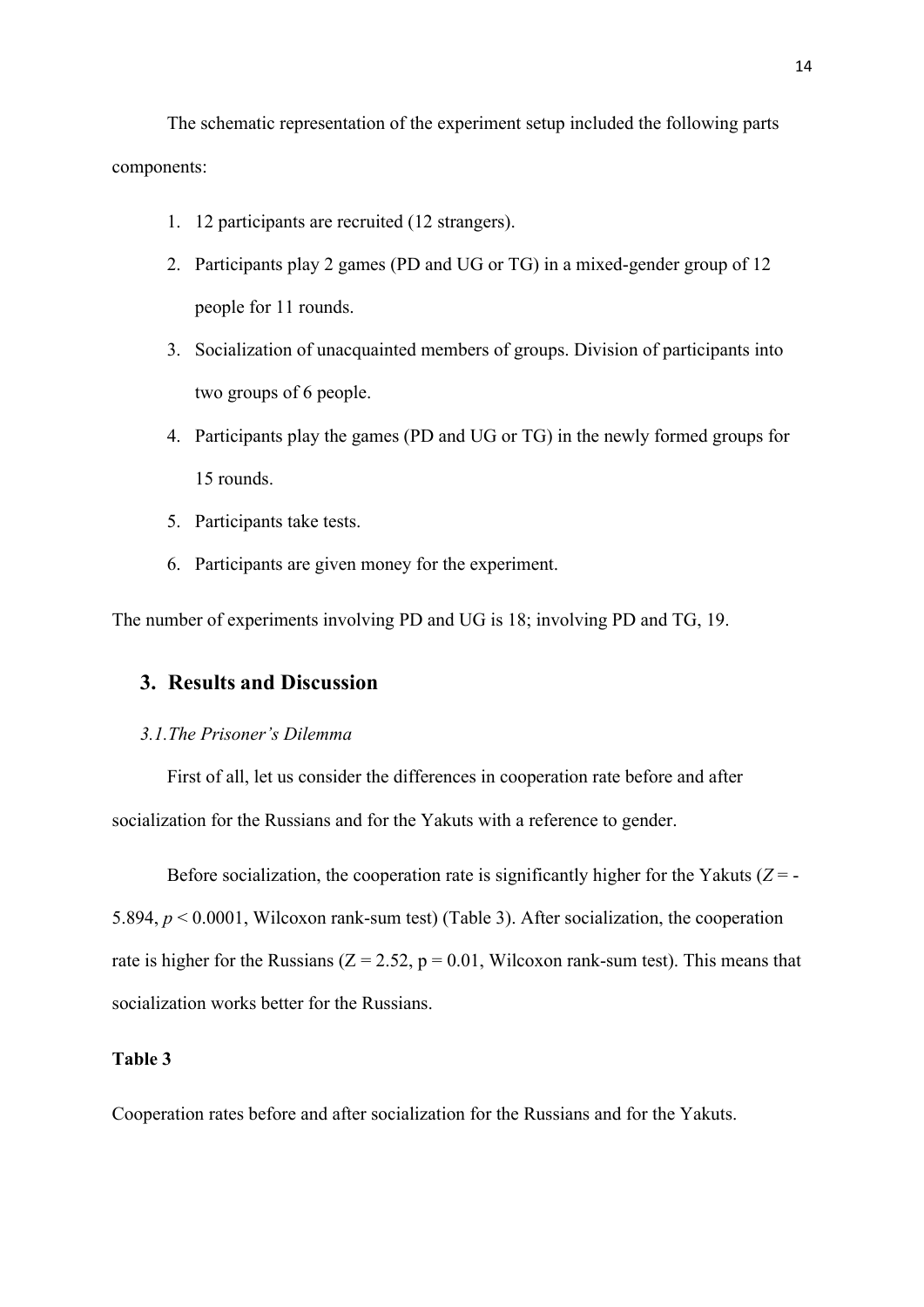|                       | Cooperation before |           | Cooperation after |           |         |          |
|-----------------------|--------------------|-----------|-------------------|-----------|---------|----------|
| Prisoner's<br>dilemma | socialization      |           | socialization     |           | Z       | p-value  |
|                       | M                  | <b>SD</b> | M                 | <b>SD</b> |         |          |
| the Russians          | 0.22               | 0.22      | 0.58              | 0.38      | $-9.49$ | < 0.0001 |
| the Yakuts            | 0.37               | 0.20      | 0.49              | 0.29      | $-3.93$ | 0.0001   |
| Z                     | $-5.89$            |           | 2.52              |           |         |          |
| p-value               | < 0.0001           |           | 0.01              |           |         |          |

Results are from Wilcoxon rank sum test (for independent measurements) and Wilcoxon signed rank sum test (for repeated measures). Nonparametric methods were used because the data are not normally distributed.

In fact, for the Russians, there is no difference in cooperation rates among males and females before socialization ( $Z = 0.9$ ,  $p = 0.37$ , Wilcoxon rank-sum test); whereas for the Yakuts, before socialization females cooperate by 0.13 more often than males ( $Z = 3.6$ ,  $p =$ 0.003, the Wilcoxon rank-sum test) (Table 4).

# **Table 4**

Cooperation rates before and after socialization for the Russians' and the Yakuts' males and females.

|                       |               | Cooperation before | Cooperation after |     |         |
|-----------------------|---------------|--------------------|-------------------|-----|---------|
| Prisoner's<br>dilemma | socialization |                    | socialization     |     | p-value |
|                       | М             | SD.                | M                 | SD. |         |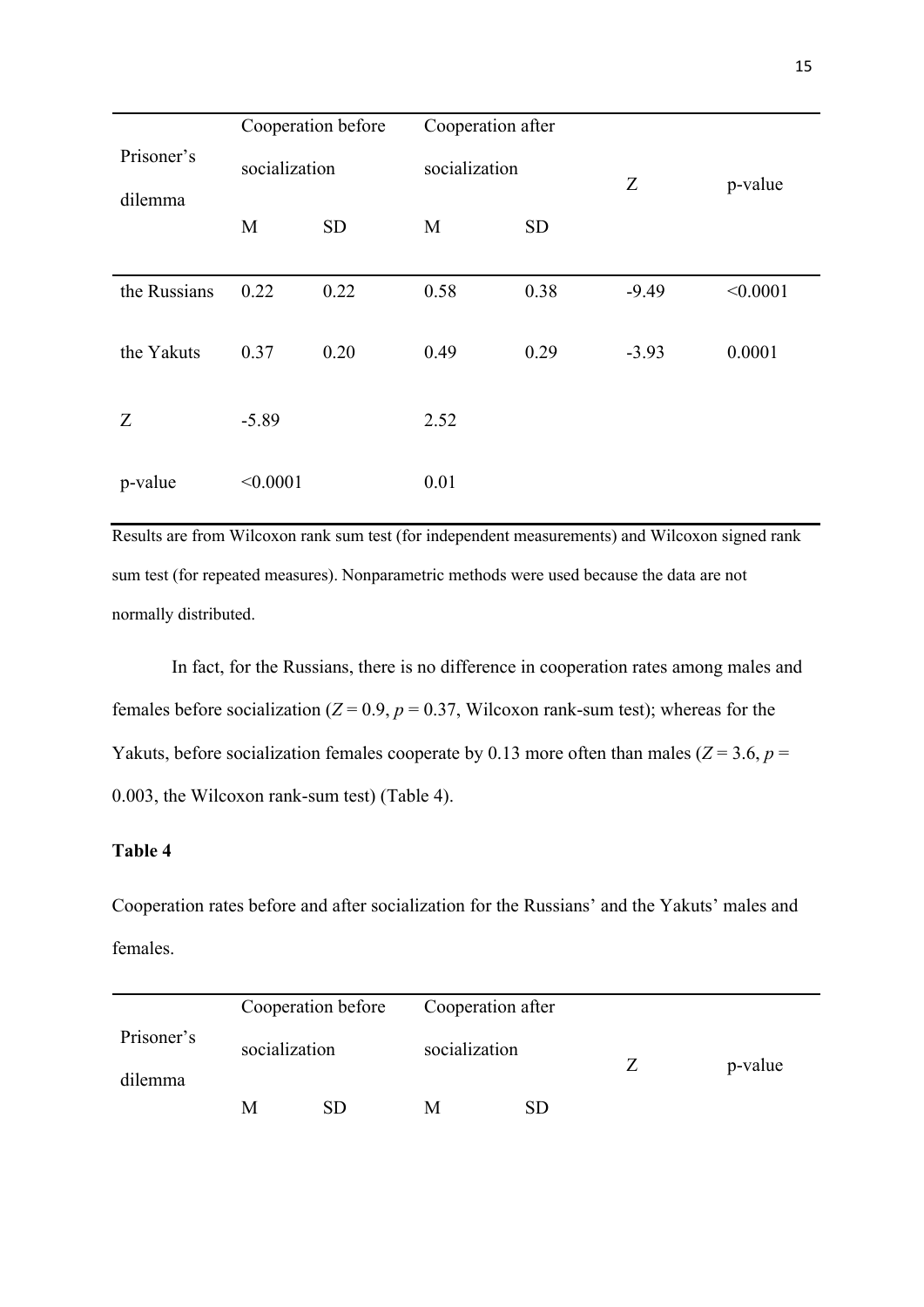| the Russians'<br>males   | 0.21   | 0.21 | 0.61    | 0.41 | $-7.85$ | < 0.0001 |
|--------------------------|--------|------|---------|------|---------|----------|
| the Russians'<br>females | 0.24   | 0.22 | 0.54    | 0.43 | $-5.28$ | < 0.0001 |
| $\boldsymbol{Z}$         | 0.9    |      | $-0.81$ |      |         |          |
| p-value                  | 0.37   |      | 0.42    |      |         |          |
| the Yakuts'<br>males     | 0.29   | 0.20 | 0.45    | 0.32 | $-2.54$ | 0.01     |
| the Yakuts'<br>females   | 0.42   | 0.19 | 0.52    | 0.27 | $-3.01$ | 0.003    |
| Z                        | 3.6    |      | 1.47    |      |         |          |
| p-value                  | 0.0003 |      | 0.14    |      |         |          |

Results are from Wilcoxon rank sum test (for independent measurements) and Wilcoxon signed rank sum test (for repeated measures). Nonparametric methods were used because the data are not normally distributed.

After socialization, there is no gender difference in cooperation rates for the Russians as well as for the Yakuts (Moscow:  $Z = -0.81$ ,  $p = 0.42$ ; Yakutsk:  $Z = 1.47$ ,  $p = 0.14$ , Wilcoxon rank-sum test) (Table 4). Hence, socialization equalizes the gender differences in cooperation rates within groups.

After socialization, there a difference between the Russians' males and the Yakuts' males in cooperation rate  $(Z = 2.67, p = 0.008$ , Wilcoxon rank-sum test), but the Yakuts' and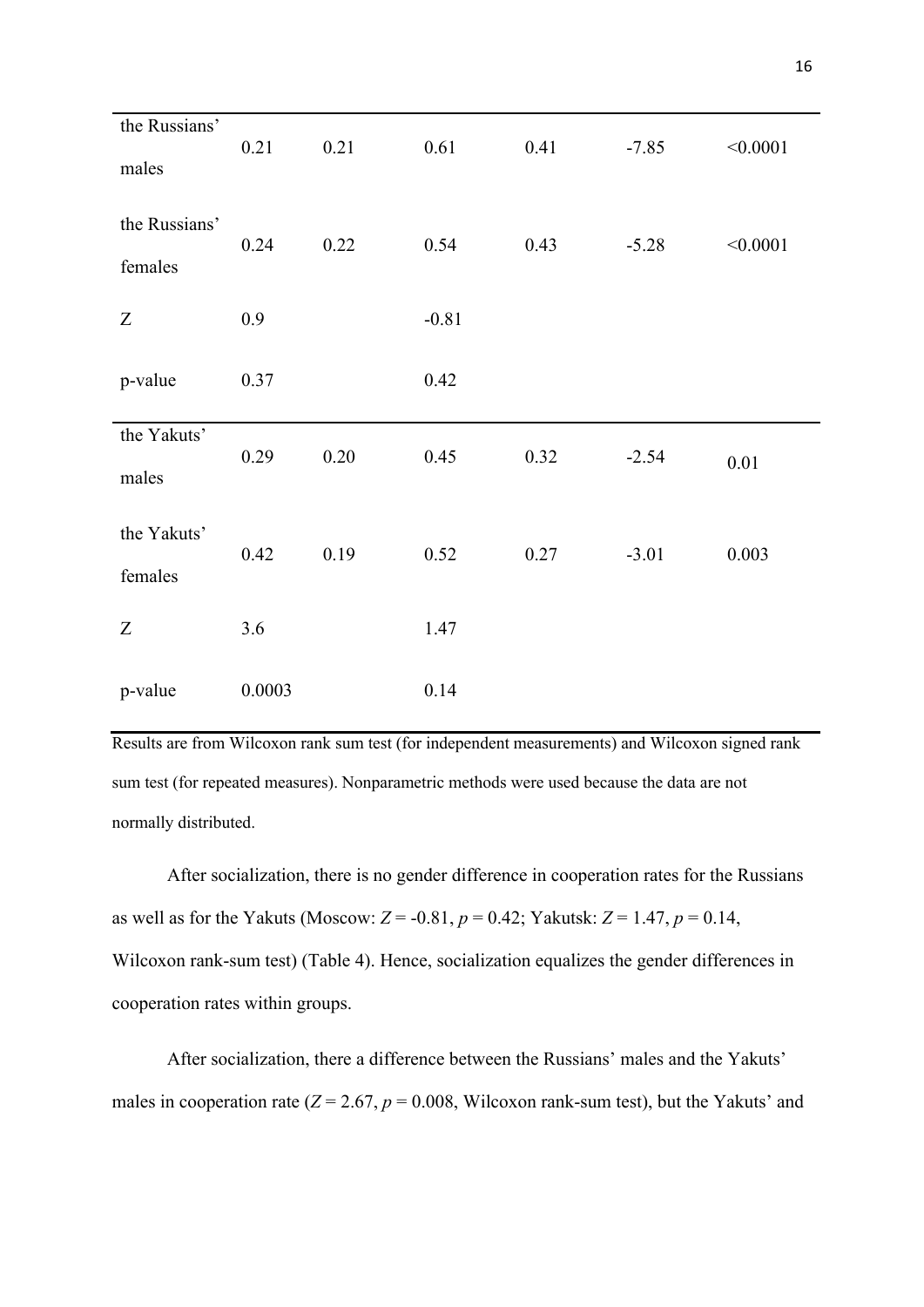the Russians' females demonstrate similar behavior patterns in cooperation after socialization  $(Z = 0.82, p = 0.41, \text{rank-sum test}).$ 

#### *3.2.The Ultimatum Game*

The general indicators of the UG are the number of points, which the first player offers to the second player and the second player's decision to accept or reject this offer. These are so called proposal rates and rejection rates.

In the framework of the UG, socialization does not reveal a statistically significant increase in proposal and rejections rates for the Yakuts, but for the Russians, these rates differ (Table 5).

## **Table 5**

|              | Proposal before |           | Proposal after |           |         |          |
|--------------|-----------------|-----------|----------------|-----------|---------|----------|
| Ultimatum    | socialization   |           | socialization  |           | Z       | p-value  |
| Game         | M               | <b>SD</b> | M              | <b>SD</b> |         |          |
| the Russians | 4.00            | 0.60      | 4.56           | 0.56      | $-9.43$ | < 0.0001 |
| the Yakuts   | 4.32            | 0.68      | 4.85           | 0.82      | $-1.18$ | 0.24     |
| Z            | $-2.03$         |           | $-0.98$        |           |         |          |
| p-value      | 0.04            |           | 0.33           |           |         |          |

Proposal rates before and after socialization for the Russians and for the Yakuts.

Results are from Wilcoxon rank sum test (for independent measurements) and Wilcoxon signed rank sum test (for repeated measures). Nonparametric methods were used because the data are not normally distributed.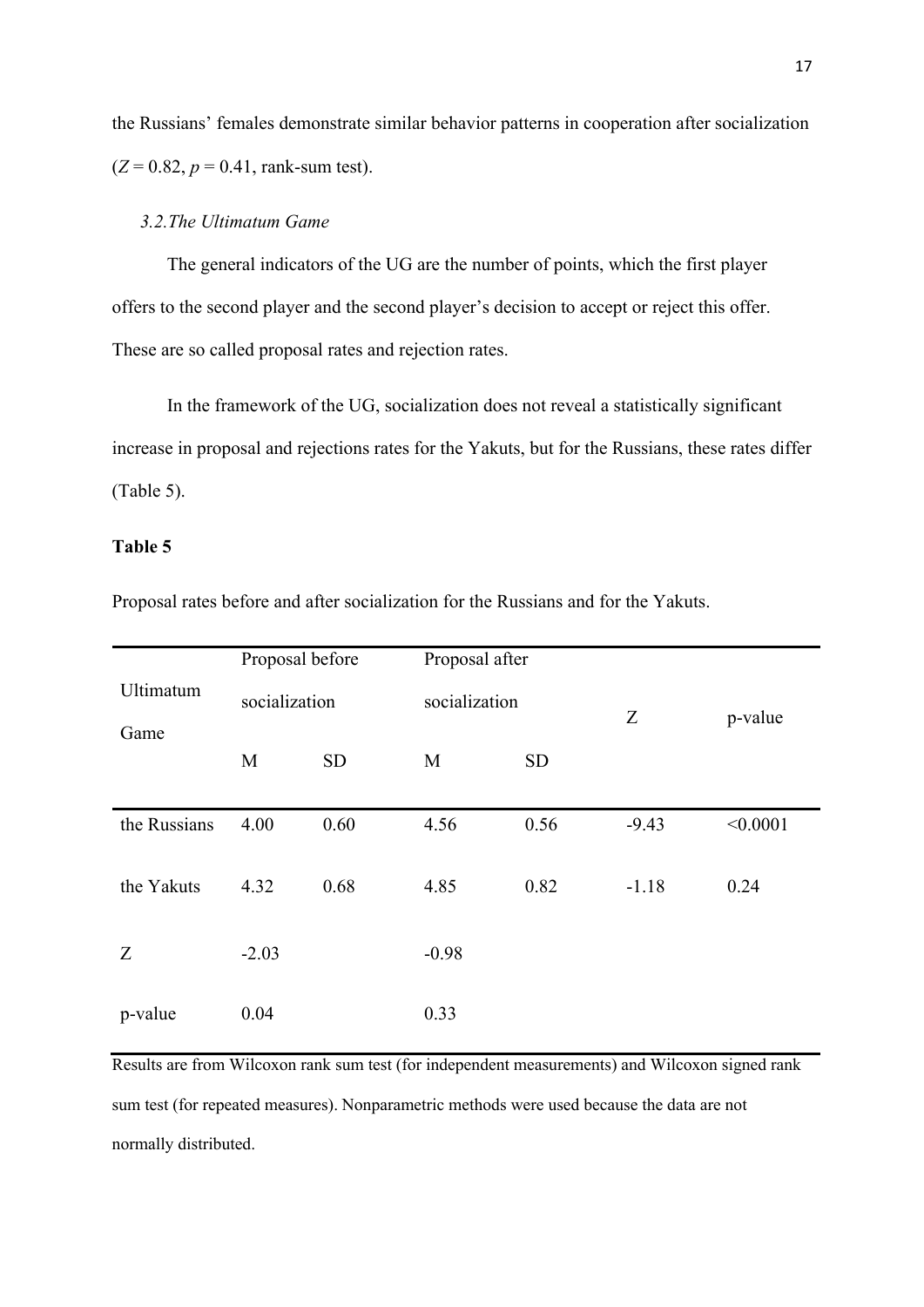Before socialization, proposal rate is higher for the Yakuts ( $Z = -2.03$ ,  $p = 0.04$ , Wilcoxon rank-sum test) (Table 5). However, after socialization, there is no difference between the Russians and the Yakuts in terms of proposals ( $Z = -0.98$ ,  $p = 0.33$ , Wilcoxon rank-sum test).

Moreover, there is no difference among these ethnicities in terms of rejection rates before socialization; but after socialization rejection rate for the Yakuts is higher than for the Russians ( $Z = -3.15$ ,  $p = 0.002$ , Wilcoxon rank-sum test) (Table 6).

#### **Table 6**

| Ultimatum    | Reject % before<br>socialization |           | Reject % after<br>socialization |           | Z    | p-value  |
|--------------|----------------------------------|-----------|---------------------------------|-----------|------|----------|
| Game         | M                                | <b>SD</b> | M                               | <b>SD</b> |      |          |
| the Russians | 0.10                             | 0.12      | 0.04                            | 0.08      | 6.89 | < 0.0001 |
| the Yakuts   | 0.12                             | 0.09      | 0.06                            | 0.10      | 1.54 | 0.12     |
| Z            | $-1.07$                          |           | $-3.15$                         |           |      |          |
| p-value      | 0.28                             |           | 0.002                           |           |      |          |

Rejection rates before and after socialization for the Russians and for the Yakuts.

Results are from Wilcoxon rank sum test (for independent measurements) and Wilcoxon signed rank sum test (for repeated measures). Nonparametric methods were used because the data are not normally distributed.

Before socialization, the Russians' females make more generous offers than the Russians' males  $(Z = 2.25, p = 0.02, Wilcoxon rank-sum test)$ , but for the Yakuts, no gender difference is observed  $(Z = 1.28, p = 0.2,$  Wilcoxon rank-sum test) (Table 7). After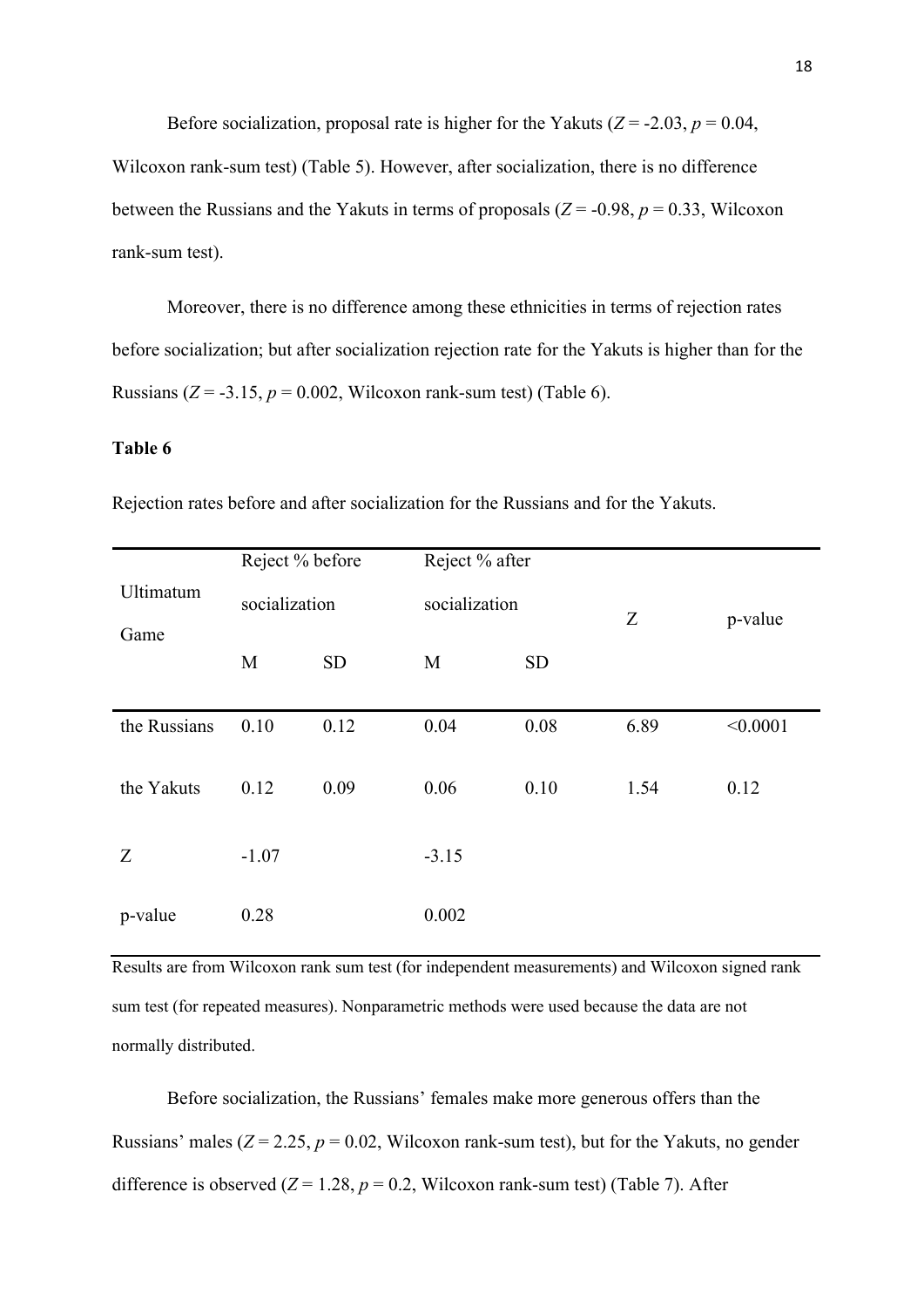socialization, the difference between males and females disappears for both the Russians and the Yakuts (the Russians:  $Z = 0.39$ ,  $p = 0.7$ ; the Yakuts:  $Z = 0.49$ ,  $p = 0.62$ , Wilcoxon ranksum test).

# **Table 7**

Proposal rates before and after socialization for the Russians' and the Yakuts' males and females.

|               |               | Proposal rate before | Proposal rate after |               |         |          |
|---------------|---------------|----------------------|---------------------|---------------|---------|----------|
| Ultimatum     | socialization |                      |                     | socialization |         |          |
| Game          |               |                      |                     |               | Z       | p-value  |
|               | $\mathbf M$   | SD                   | $\mathbf M$         | SD            |         |          |
| the Russians' |               |                      |                     |               |         |          |
| males         | 3.93          | 0.57                 | 4.56                | 0.57          | $-7.71$ | < 0.0001 |
| the Russians' |               |                      |                     |               |         |          |
| females       | 4.09          | 0.60                 | 4.55                | 0.53          | $-5.47$ | < 0.0001 |
| Z             | 2.25          |                      | 0.39                |               |         |          |
|               |               |                      |                     |               |         |          |
| p-value       | 0.02          |                      | 0.7                 |               |         |          |
| the Yakuts'   |               |                      |                     |               |         |          |
| males         | 4.18          | 0.59                 | 4.68                | 0.71          | $-1.15$ | 0.25     |
| the Yakuts'   |               |                      |                     |               |         |          |
| females       | 4.45          | 0.78                 | 5.01                | 0.95          | $-0.21$ | 0.83     |
| Z             | 1.28          |                      | 0.49                |               |         |          |
|               |               |                      |                     |               |         |          |
| p-value       | 0.2           |                      | 0.62                |               |         |          |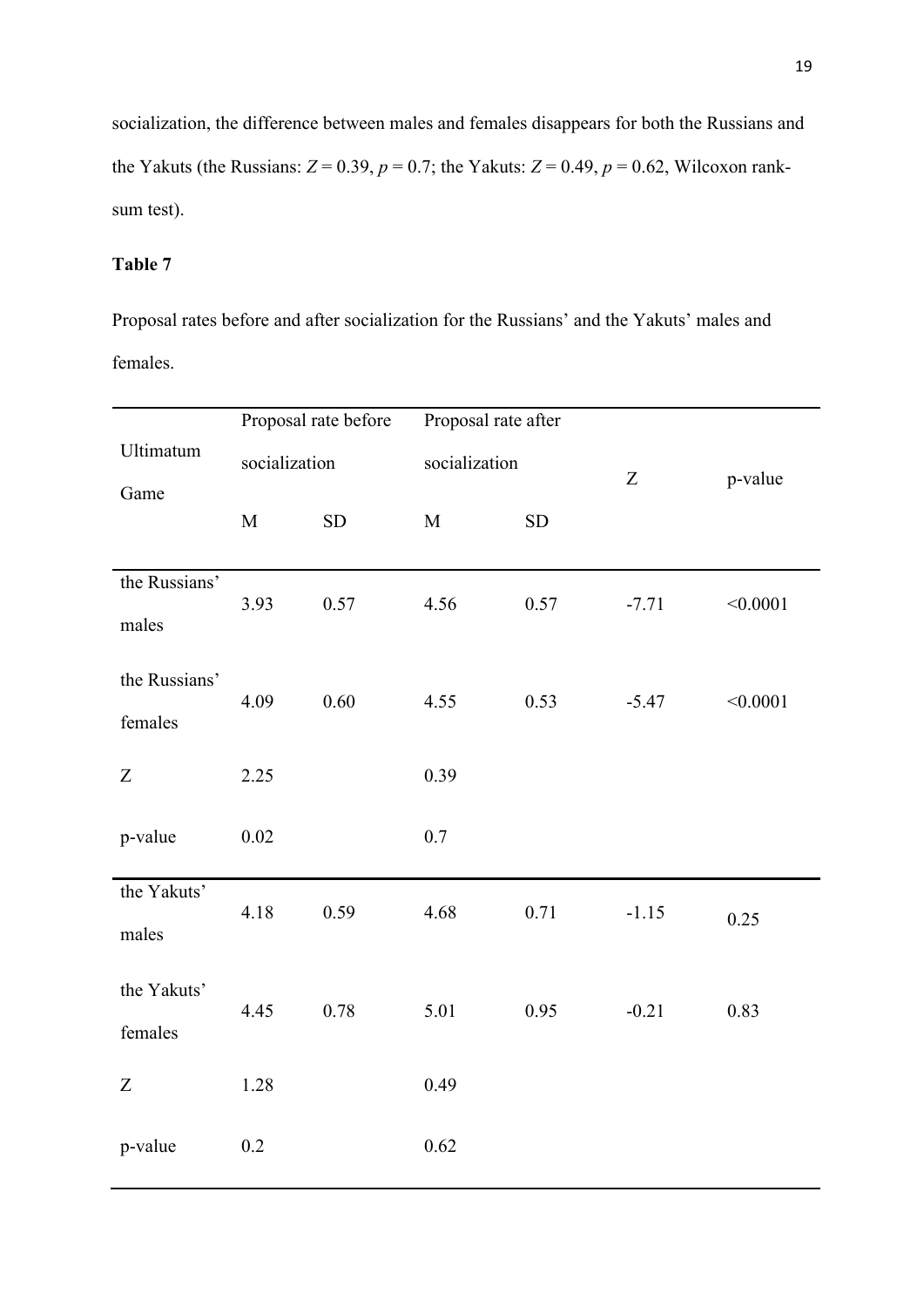Results are from Wilcoxon rank sum test (for independent measurements) and Wilcoxon signed rank sum test (for repeated measures). Nonparametric methods were used because the data are not normally distributed.

### *3.3. The Trust Game*

The general indicators of the TG are the amount of points, which the first player offers to the second player and the amount of points, which the second player transfers to the first. These indicators can be termed as the trust rate (from the first player) and the trustworthiness rate (from the second player).

First of all, it was discovered that in this game socialization does not work. The behavior of males and females is similar before and after socialization (Table 8).

### **Table 8**

| Trust game   | Trust before<br>Trust after socialization<br>socialization |           |          |           | Z      | p-value  |
|--------------|------------------------------------------------------------|-----------|----------|-----------|--------|----------|
|              | M                                                          | <b>SD</b> | M        | <b>SD</b> |        |          |
| the Russians | 4.36                                                       | 3.40      | 8.23     | 2.43      | $-5.8$ | < 0.0001 |
| the Yakuts   | 4.32                                                       | 2.53      | 4.71     | 3.17      | $-0.6$ | 0.6      |
| Z            | $-0.24$                                                    |           | 6.3      |           |        |          |
|              |                                                            |           |          |           |        |          |
| p-value      | 0.81                                                       |           | < 0.0001 |           |        |          |
|              |                                                            |           |          |           |        |          |

Trust rates before and after socialization for the Russians and for the Yakuts.

Results are from Wilcoxon rank sum test (for independent measurements) and Wilcoxon signed rank sum test (for repeated measures). Nonparametric methods were used because the data are not normally distributed.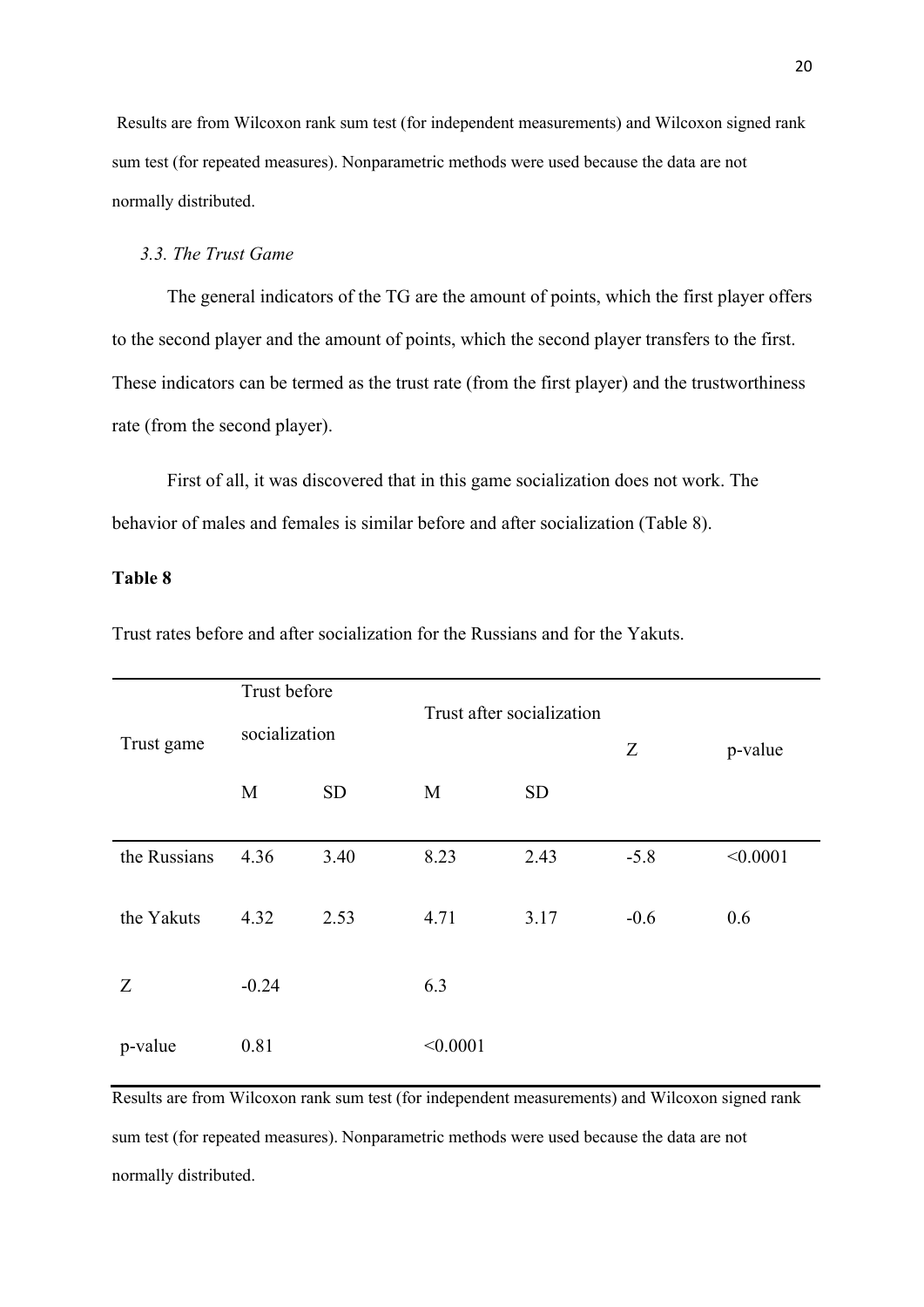Given this circumstance, participants' behavior patterns for the Russians and for the Yakuts do not differ before socialization  $(Z = -0.24, p = 0.81,$  Wilcoxon rank-sum test). However, after socialization, the Russians participants' trust rates increased by a factor of two compared to that of the Yakuts participants'  $(Z = 6.3, p = 0.0001,$  Wilcoxon rank-sum test).

Regarding the rate of trustworthiness, we register a similar situation, i.e. before socialization, there is no distinction between the Russians' and the Yakuts' participants (*Z* = 0.55,  $p = 0.59$ , Wilcoxon rank-sum test), but after socialization, the trustworthiness rate is significantly higher for the Russians than for the Yakuts ( $Z = 5.93$ ,  $p < 0.0001$ , Wilcoxon rank-sum test) (Table 9).

## **Table 9**

|              | Trustworthy before |           | Trustworthy after |           |         |          |  |         |
|--------------|--------------------|-----------|-------------------|-----------|---------|----------|--|---------|
| Trust game   | socialization      |           | socialization     |           | Z       |          |  | p-value |
|              | M                  | <b>SD</b> | M                 | <b>SD</b> |         |          |  |         |
| the Russians | 3.27               | 2.44      | 9.32              | 5.24      | $-5.52$ | < 0.0001 |  |         |
| the Yakuts   | 3.03               | 2.23      | 3.81              | 4.00      | $-0.62$ | 0.54     |  |         |
| Z            | 0.55               |           | 5.93              |           |         |          |  |         |
| p-value      | 0.59               |           | ${}< 0.0001$      |           |         |          |  |         |

Trustworthiness rates before and after socialization for the Russians and for the Yakuts.

Results are from Wilcoxon rank sum test (for independent measurements) and Wilcoxon signed rank sum test (for repeated measures). Nonparametric methods were used because the data are not normally distributed.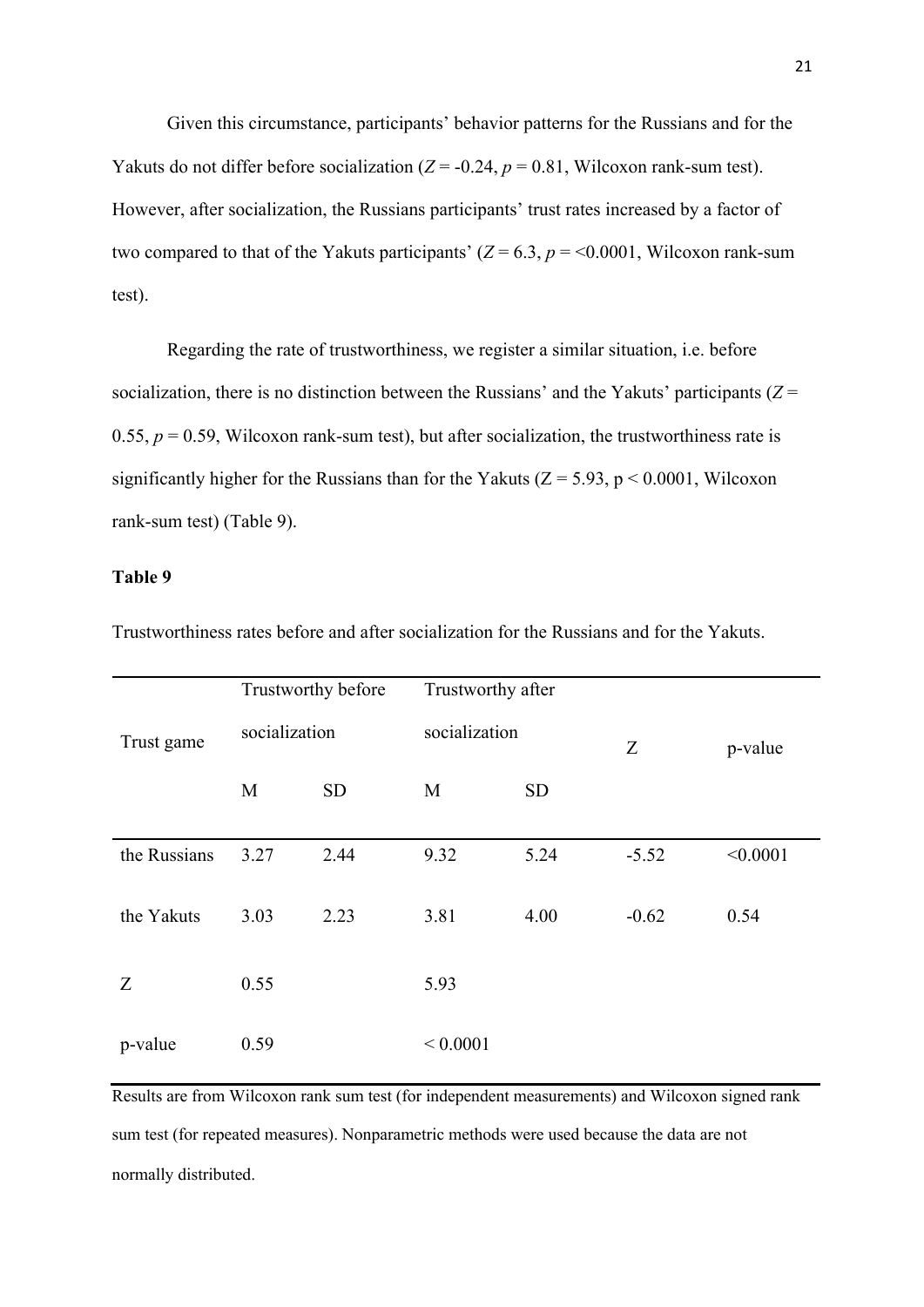There is no gender difference for both the Russians and the Yakuts before socialization (the Russians:  $Z = 0.2$ ,  $p = 0.84$ , the Yakuts:  $Z = 1.64$ ,  $p = 0.1$ , Wilcoxon ranksum test). For the Yakuts, no gender difference is observed after socialization ( $Z = -0.16$ ,  $p =$ 0.87, Wilcoxon rank-sum test). However, for the Russians, males tend to trust more than females after socialization ( $Z = -2.44$ ,  $p = 0.02$ , Wilcoxon rank-sum test) (Table 10).

# **Table 10**

Trust rates before and after socialization for the Russians' and the Yakuts' males and females.

|               | Trust before  |            |             | Trust after socialization |          |          |
|---------------|---------------|------------|-------------|---------------------------|----------|----------|
| Trust game    | socialization |            |             |                           | Z        | p-value  |
|               | $\mathbf M$   | ${\rm SD}$ | $\mathbf M$ | SD                        |          |          |
|               |               |            |             |                           |          |          |
| the Russians' | 4.40          | 3.59       | 8.77        | 1.97                      | $-5.209$ | < 0.0001 |
| males         |               |            |             |                           |          |          |
| the Russians' |               |            |             |                           |          |          |
|               | 4.24          | 2.88       | 6.59        | 2.97                      | $-2.589$ | 0.01     |
| females       |               |            |             |                           |          |          |
| Z             | 0.2           |            | $-2.44$     |                           |          |          |
| p-value       | 0.84          |            | 0.02        |                           |          |          |
|               |               |            |             |                           |          |          |
| the Yakuts'   | 3.23          | 2.43       | 9.70        | 5.32                      | $-1.43$  | 0.15     |
| males         |               |            |             |                           |          |          |
| the Yakuts'   |               |            |             |                           |          |          |
|               | 4.62          | 2.52       | 4.65        | 3.14                      | 0.54     | 0.59     |
| females       |               |            |             |                           |          |          |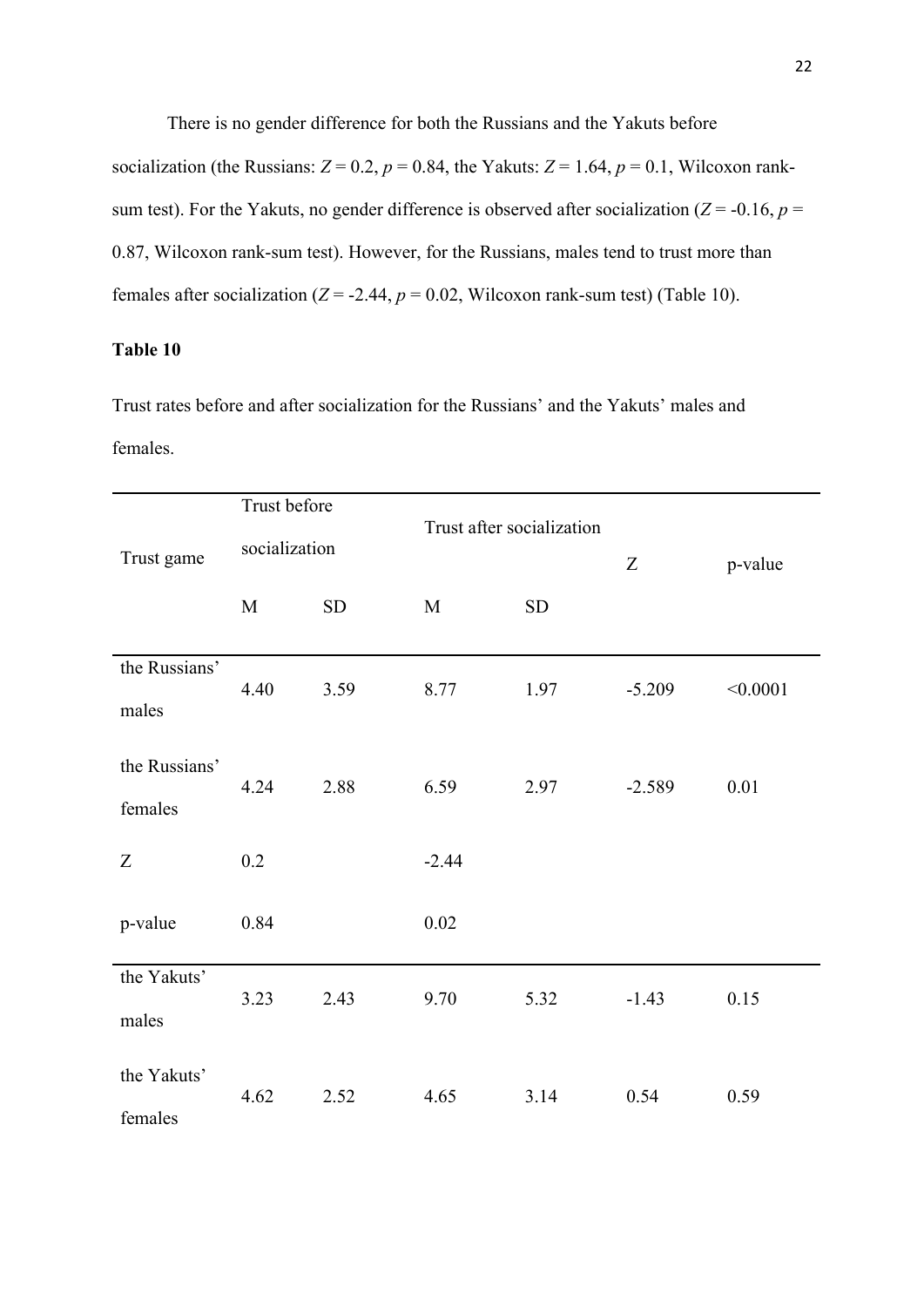| Z       | 1.64 | $-0.16$ |
|---------|------|---------|
|         |      |         |
| p-value | 0.1  | 0.87    |

Results are from Wilcoxon rank sum test (for independent measurements) and Wilcoxon signed rank sum test (for repeated measures). Nonparametric methods were used because the data are not normally distributed.

Before socialization, the Yakuts' females demonstrate reciprocal gratitude more often than males  $(Z = 2.23, p = 0.03,$  Wilcoxon rank-sum test). In the other cases, no gender difference is revealed (the Russians before socialization:  $Z = 0.26$ ,  $p = 0.79$ ; the Russians after socialization:  $Z = -0.83$ ,  $p = 0.41$ ; the Yakuts after socialization:  $Z = -0.07$ ,  $p = 0.94$ , Wilcoxon rank-sum test) (Table 11).

## **Table 11**

Trustworthiness rates before and after socialization for the Russians' and the Yakuts' males and females.

|                          | Trustworthiness      |           | Trustworthiness after |           |         |          |
|--------------------------|----------------------|-----------|-----------------------|-----------|---------|----------|
| Trust game               | before socialization |           | socialization         |           | Z       | p-value  |
|                          | M                    | <b>SD</b> | M                     | <b>SD</b> |         |          |
| the Russians'<br>males   | 3.92                 | 2.62      | 4.79                  | 3.38      | $-4.75$ | < 0.0001 |
| the Russians'<br>females | 3.37                 | 2.58      | 8.19                  | 5.01      | $-2.82$ | 0.005    |
| Z                        | 0.26                 |           | $-0.83$               |           |         |          |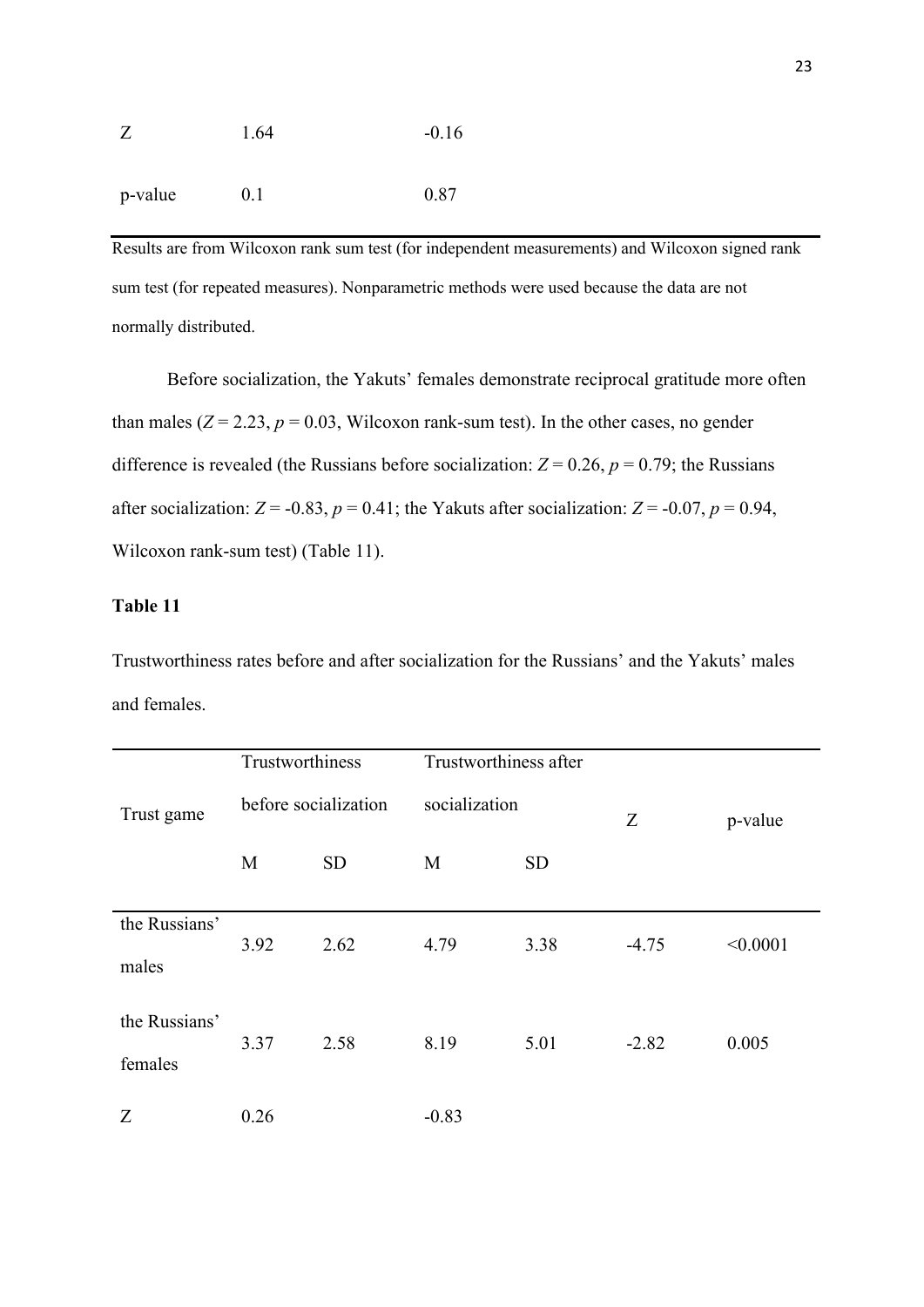| p-value                | 0.79 |      | 0.41    |      |         |      |  |
|------------------------|------|------|---------|------|---------|------|--|
| the Yakuts'<br>males   | 2.67 | 2.49 | 3.98    | 4.25 | $-1.22$ | 0.22 |  |
| the Yakuts'<br>females | 3.29 | 2.01 | 3.68    | 3.91 | 0.3     | 0.76 |  |
| Z                      | 2.23 |      | $-0.07$ |      |         |      |  |
| p-value                | 0.03 |      | 0.94    |      |         |      |  |

Results are from Wilcoxon rank sum test (for independent measurements) and Wilcoxon signed rank sum test (for repeated measures). Nonparametric methods were used because the data are not normally distributed.

Building a chart, we can visualize the dependences of the sum that the first player offers to the second player and the second player's degree of reciprocity, manifested in a sum that is transferred back to the first player. For example, if the first player offers five points, and the second player transfers eight points in reciprocity; we obtain a data point (5, 8) in our chart.

The coefficient of the slope of the line that extrapolates data points on the chart represents the degree of reciprocal gratitude. Here, it is important to note that, for both the Russians and the Yakuts, the line equation is  $y=0.75x-0.31$  ( $R^2=0.79$ ) before socialization (Fig. 1); but after socialization, the equation is  $y=1.25x-1.57$  ( $R^2=0.73$ ) (Fig. 2). Hence, it obvious that degree of reciprocal gratitude increases by a factor of two. Besides, before socialization, the coefficient of the slope of the line is less than one, after socialization it is already more than one in general and in each city. This illustrates an increase in the rate of trust among participants.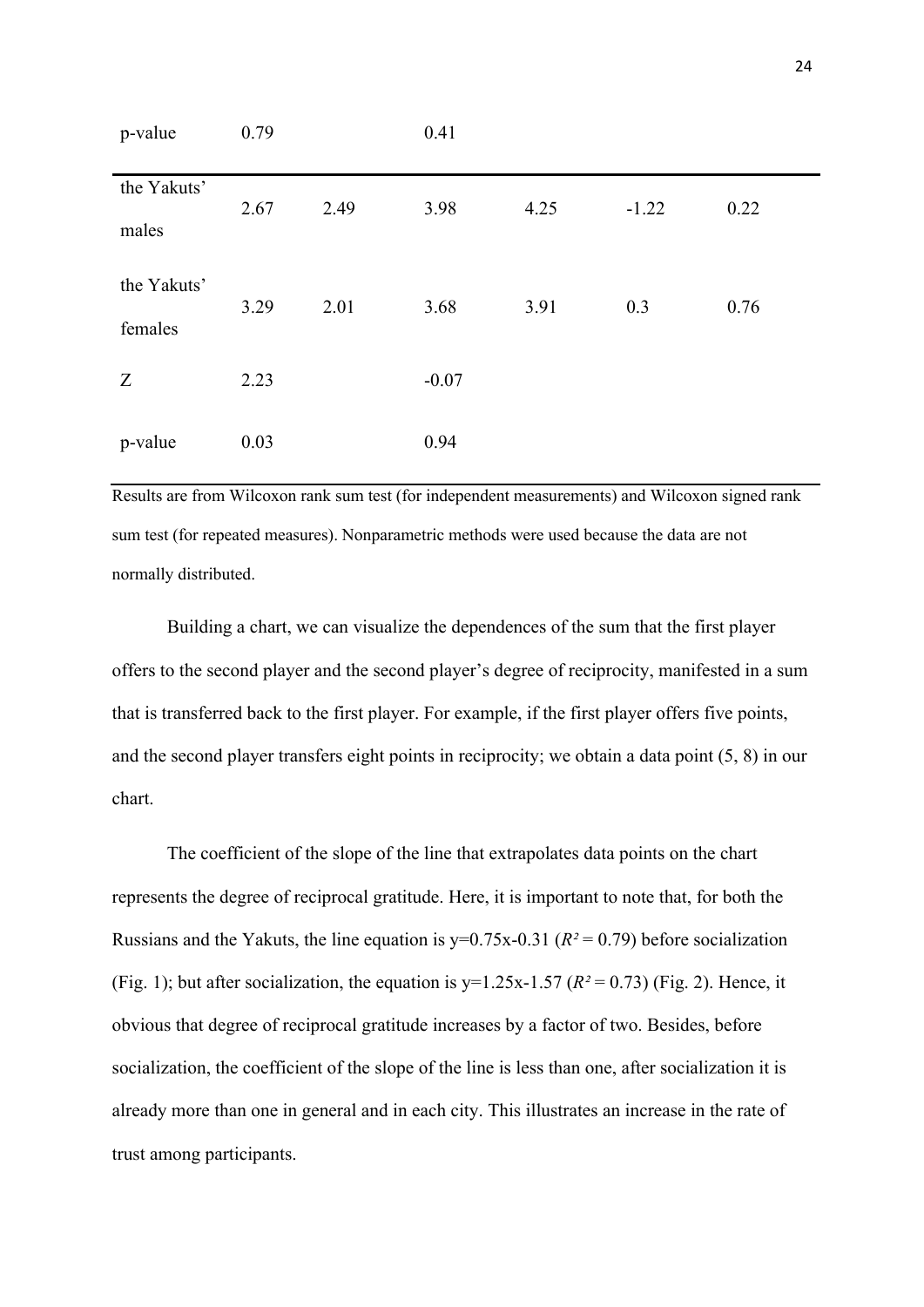

**Fig. 1.** The dependence of the sum that the first player offers to the second player and the second player's degree of reciprocity before socialization



**Fig. 2.** The dependence of the sum that the first player offers to the second player and the second player's degree of reciprocity after socialization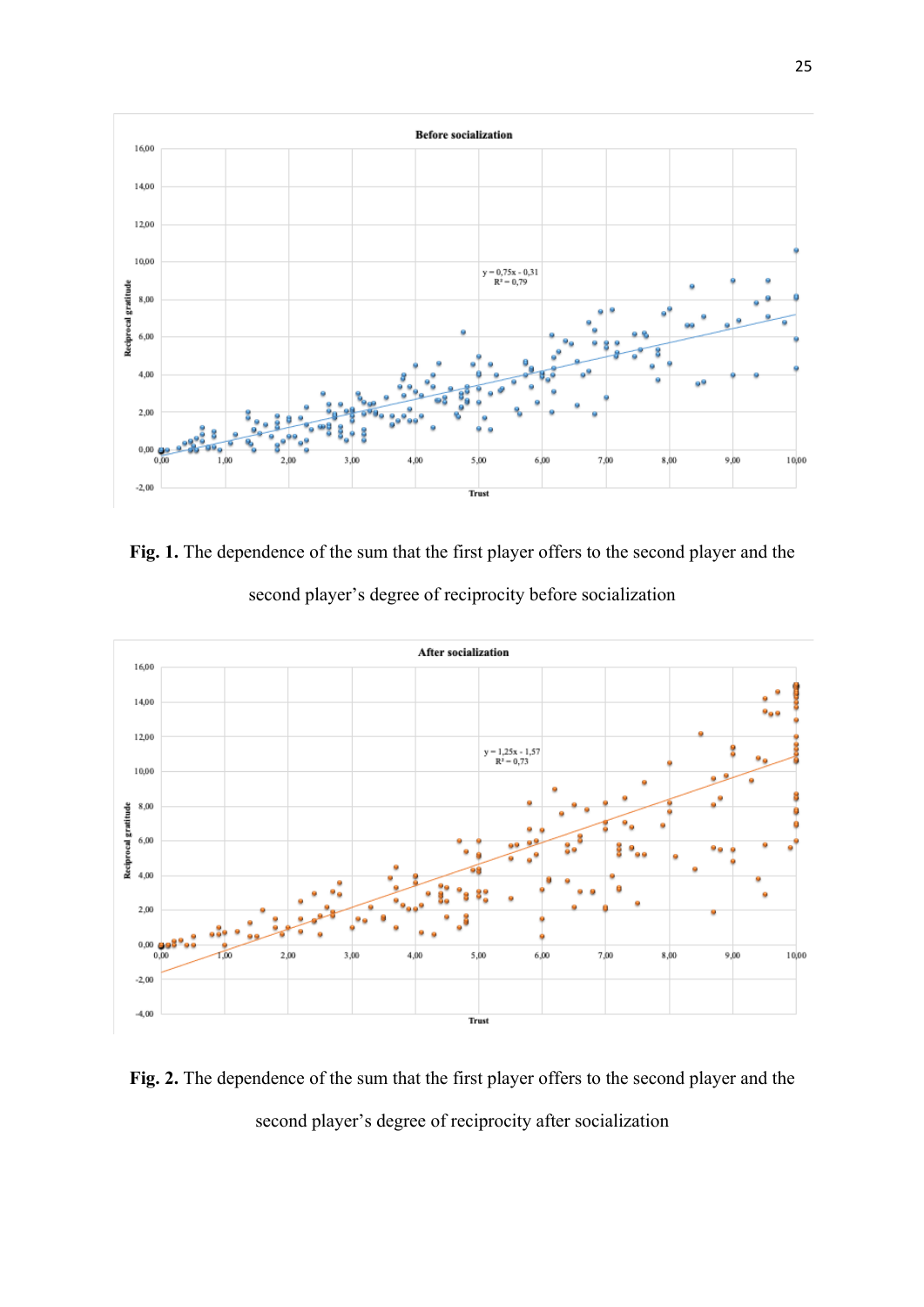For the Russians, the line of the dependence of the sum that the first player sends to his partner and the sum that the partner transfers back to the first player in reciprocity before socialization corresponds to the equation  $y = 0.88x - 0.58$  ( $R^2 = 0.95$ ) (Fig. 3), and, after socialization, the coefficient of the slope of the line increases by a factor of two:  $y = 1.66x -$ 4.3 (*R²* = 0,66) (Fig. 4).



**Fig. 3.** The dependence of the sum that the first player offers to the second player and the second player's degree of reciprocity before socialization for the Russians.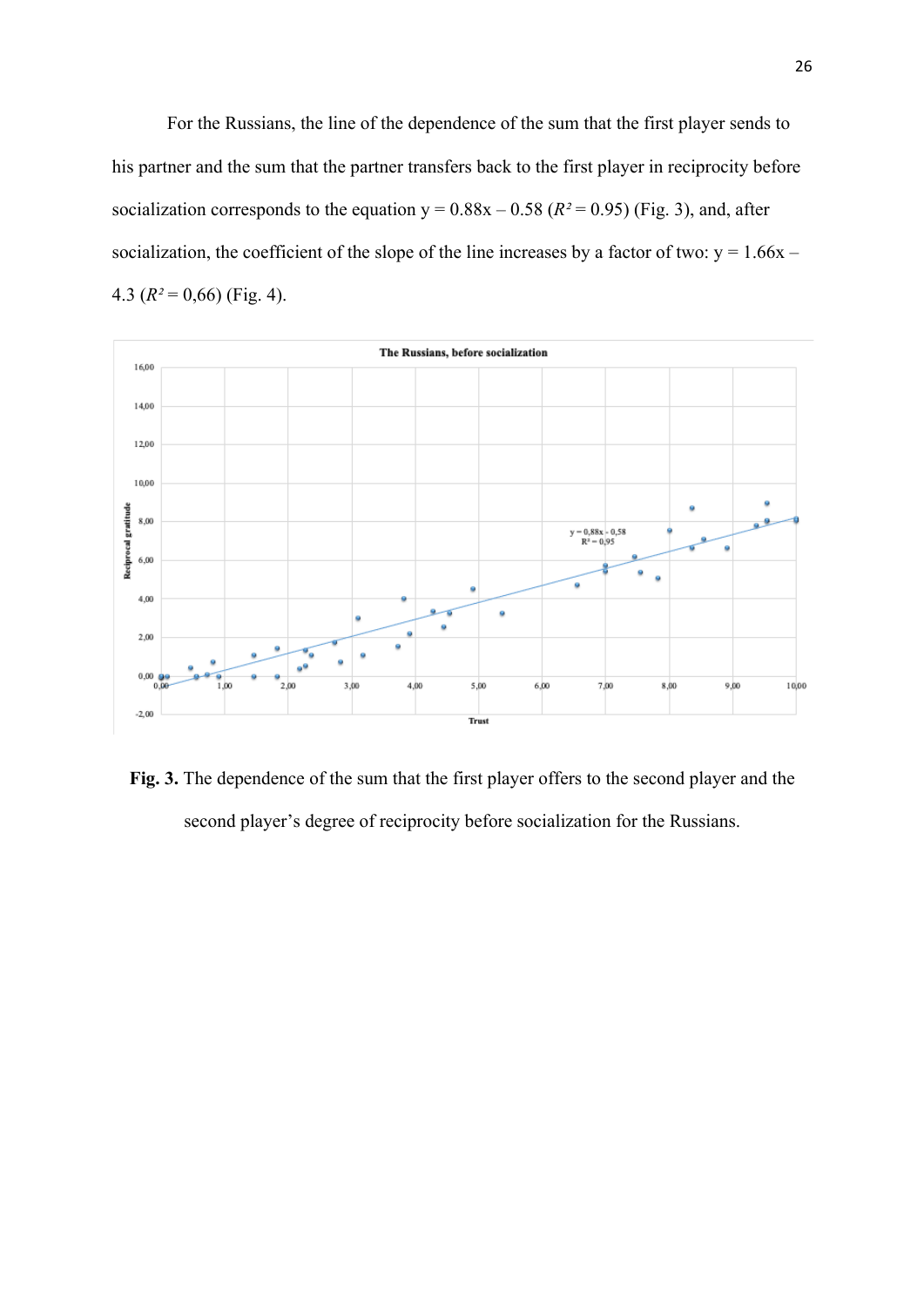

**Fig. 4.** The dependence of the sum that the first player offers to the second player and the second player's degree of reciprocity for the Russians.

For the Yakuts, the coefficient of the slope of the line also increases before socialization and can presented with the equation  $y = 0.71x - 0.13$  ( $R^2 = 0.7$ ) (Fig. 5). After socialization, the equation is  $y = 1.18x - 1.28$  ( $R^2 = 0.71$ ) (Fig. 6).

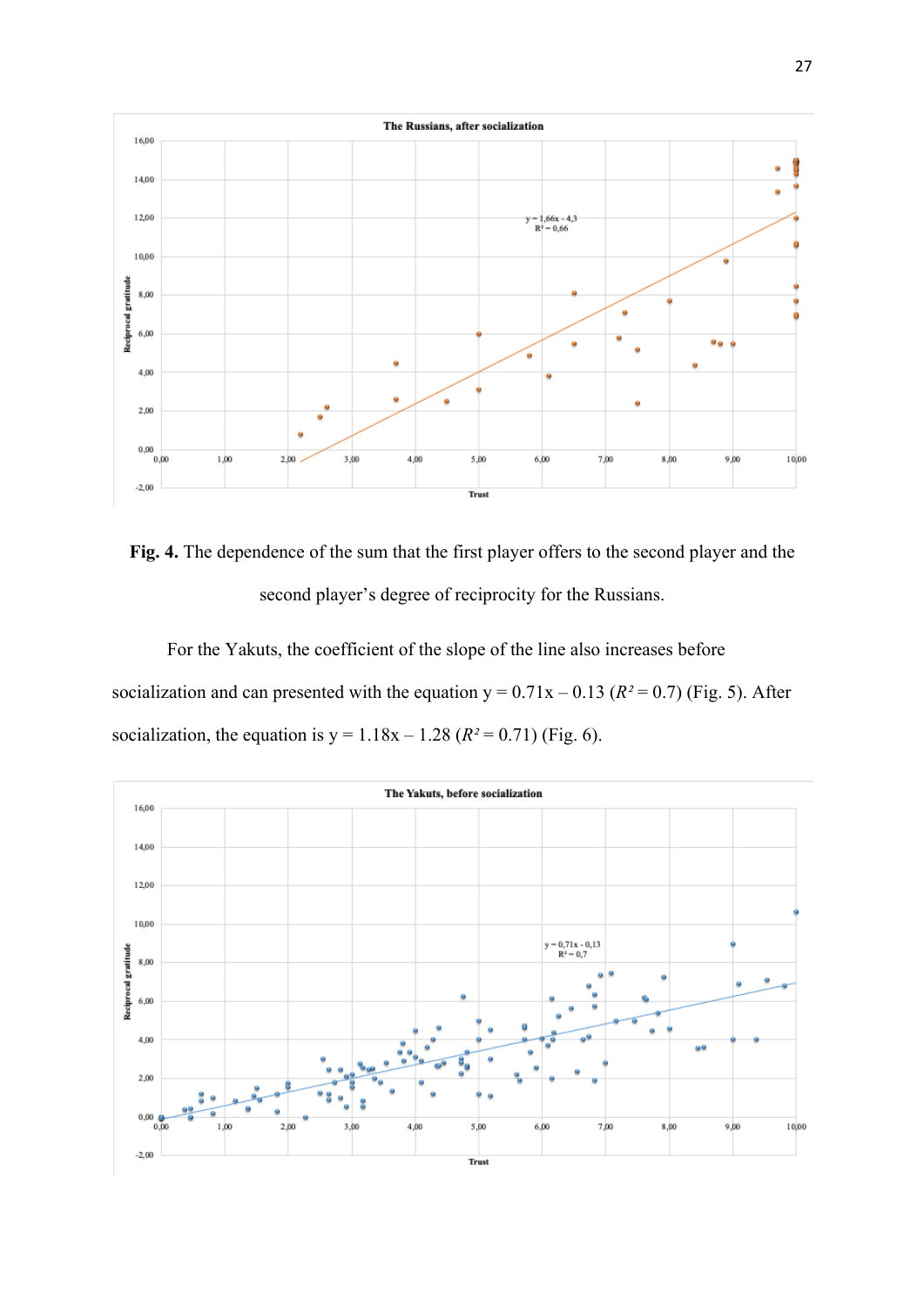

**Fig. 5.** The dependence of the sum that the first player offers to the second player and the second player's degree of reciprocity before socialization for the Yakuts.

**Fig. 6.** The dependence of the sum that the first player offers to the second player and the second player's degree of reciprocity after socialization for the Yakuts.

The coefficients of the reciprocal behavior are similar before socialization for the Russians and the Yakuts. However, after socialization, the coefficient for the Russians is higher than for the Yakuts, which correlates with the previous results.

#### *3.4.General patterns*

The cooperation rates correlate with the trust rates before socialization (Spearman's  $rho = 0.5, p < 0.0001$ ). This correlation is higher for the Yakuts (Spearman's  $rho = 0.74, p$ =0.006) than for the Russians (Spearman's *rho* = 0.47, *p* < 0.0001).

Besides, it was found that the rejection rate after cooperation correlates with the cooperation rate before and after socialization. The correlation between the cooperation rate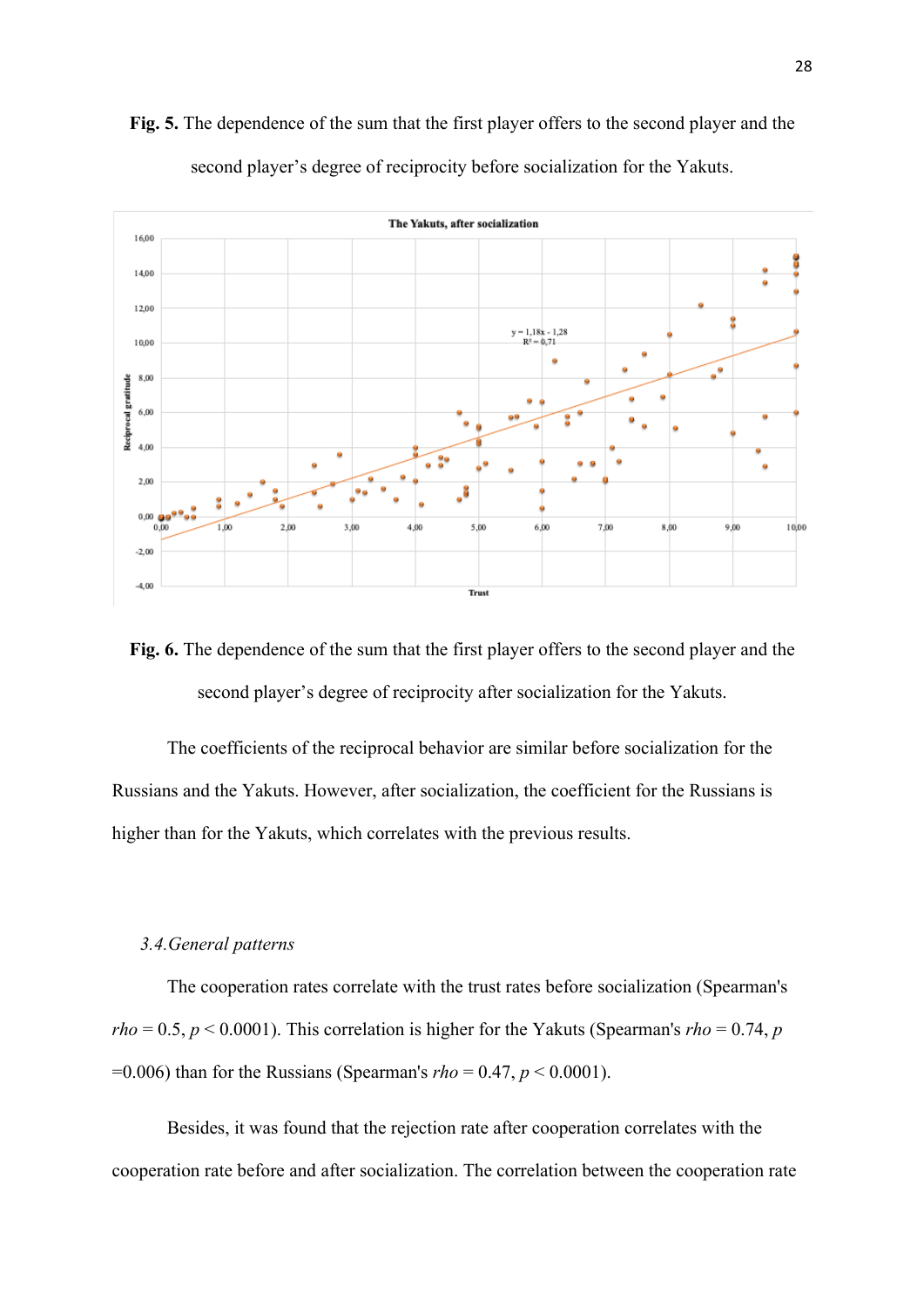before socialization and the rejection rate after socialization is equal to  $0.75$  ( $p = 0.09$ ); between the cooperation rate and rejection rate after cooperation,  $0.93$  ( $p = 0.01$ ).

In the TG, the cooperation rate after socialization correlates with the trust rate after socialization for the Yakuts (Spearman's rho =  $0.51, p \le 0.0001$ ).

#### **4. Conclusion**

Thus, the study of the effect of ethnicity and gender differences on economic behavior in a multinational state was performed for the Russians (the indigenous and main population in Russian Federation) and for Yakuts (the indigenous nomadic population of eastern type in Russian Federation) using the Prisoner's Dilemma Game, Ultimatum Game, and Trust Game. In-group behavior was studied before socialization and out-group behavior, after socialization. This study is the continuation of social utility investigation (Babkina et al., 2016; Berkman et al., 2015). It was found that socialization function is a mechanism for increasing the rate of cooperation. However, this study showed that socialization does not perform this function in all social dilemmas and does not apply to all cultures. According to our findings, socialization increases the cooperation rate for the Russians most, compared to the Yakuts. The Russians participants started to cooperate and trust more in the Ultimatum Game and Trust Game after socialization, whereas the Yakuts participants' behavior after socialization was similar to their behavior before socialization.

In the Prisoner's Dilemma Game, ethnical differences are registered in participants' behavior before and after socialization. Before socialization, males and females differ in terms of their cooperation rate; but after socialization, the statistically significant difference disappears.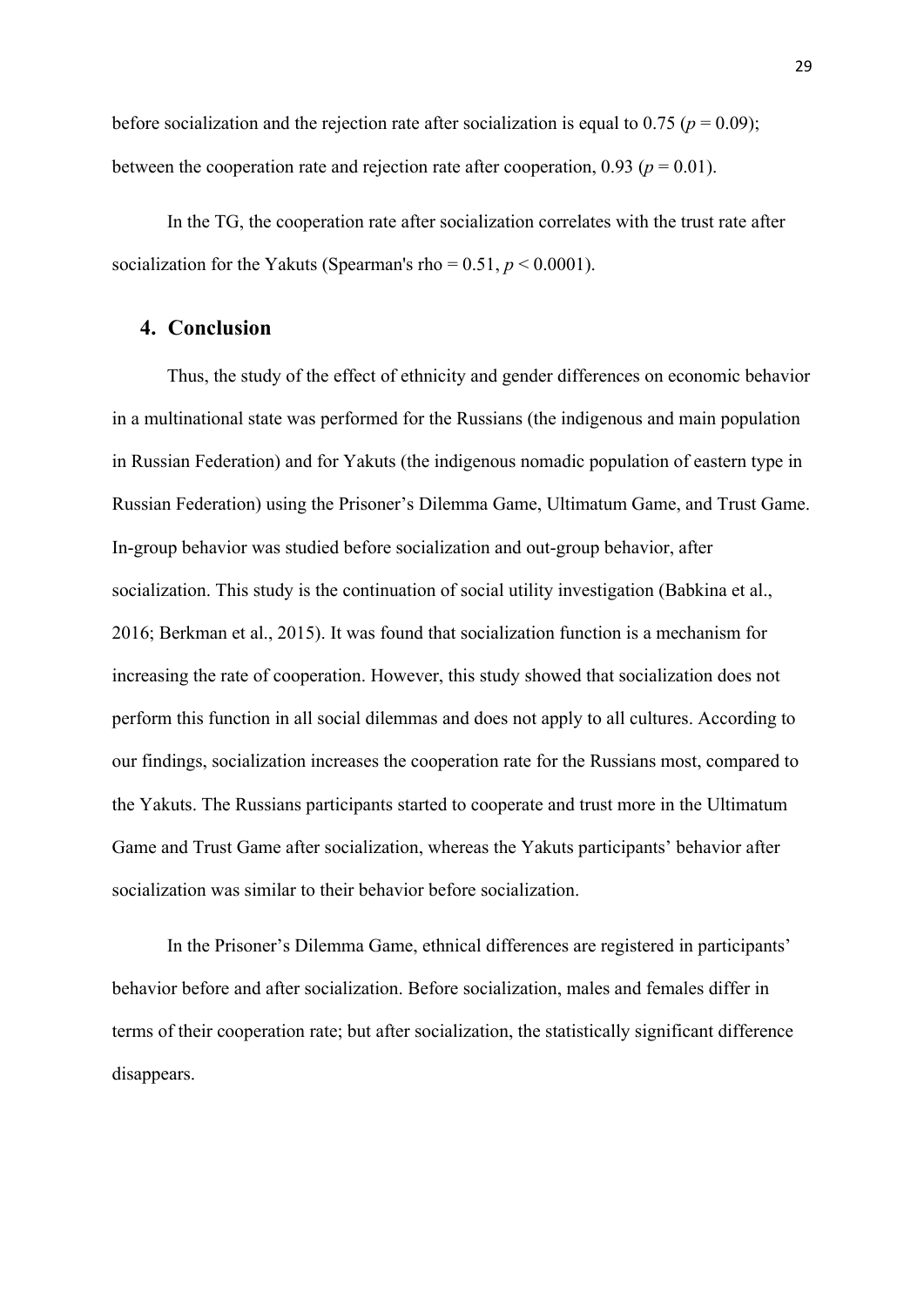In the Ultimatum Game, there is a difference between the Russians and the Yakuts that consists in proposal rates before and after socialization. However, the rejection rate is the same for both populations. Males' behavior is similar to that of females.

In the Trust Game, the Russians and the Yakuts demonstrate the same rates of trust and trustworthiness among participants of the experiments with the sole exception of the trust rate before socialization. Before socialization, males and females do not differ in trust, but after socialization, males tend to trust more than females in both the cities. The reciprocal behavior is identical in males and females before and after socialization. However, after socialization, participants start to display more trust and express reciprocal in both the cities.

It was also concluded that the non-cooperative Prisoner's Dilemma game is perceived in a similar way both for the Russians and the Yakuts. However, the Yakuts show stable behavior patterns in bargaining games (Ultimatum game and Trust game), i.e. their behavior in groups with strangers is similar to the behavior in socialized groups. This can be due to the fact that even a non-socialized group is perceived by these participants as their "own", since it comprises compatriots. Finally, no gender difference manifests itself in bargaining games.

### **Acknowledgments**

We thank Rinat Yaminov for writing the programing code for experiments, Alexander Chaban for technical help in conducting experiments at MIPT. We are grateful for comments from Ivan Kozitsin and anonymous reviewers. This research was supported by The Tomsk State University competitiveness improvement program and Russian Foundation for Basic Research 19-01-00296A.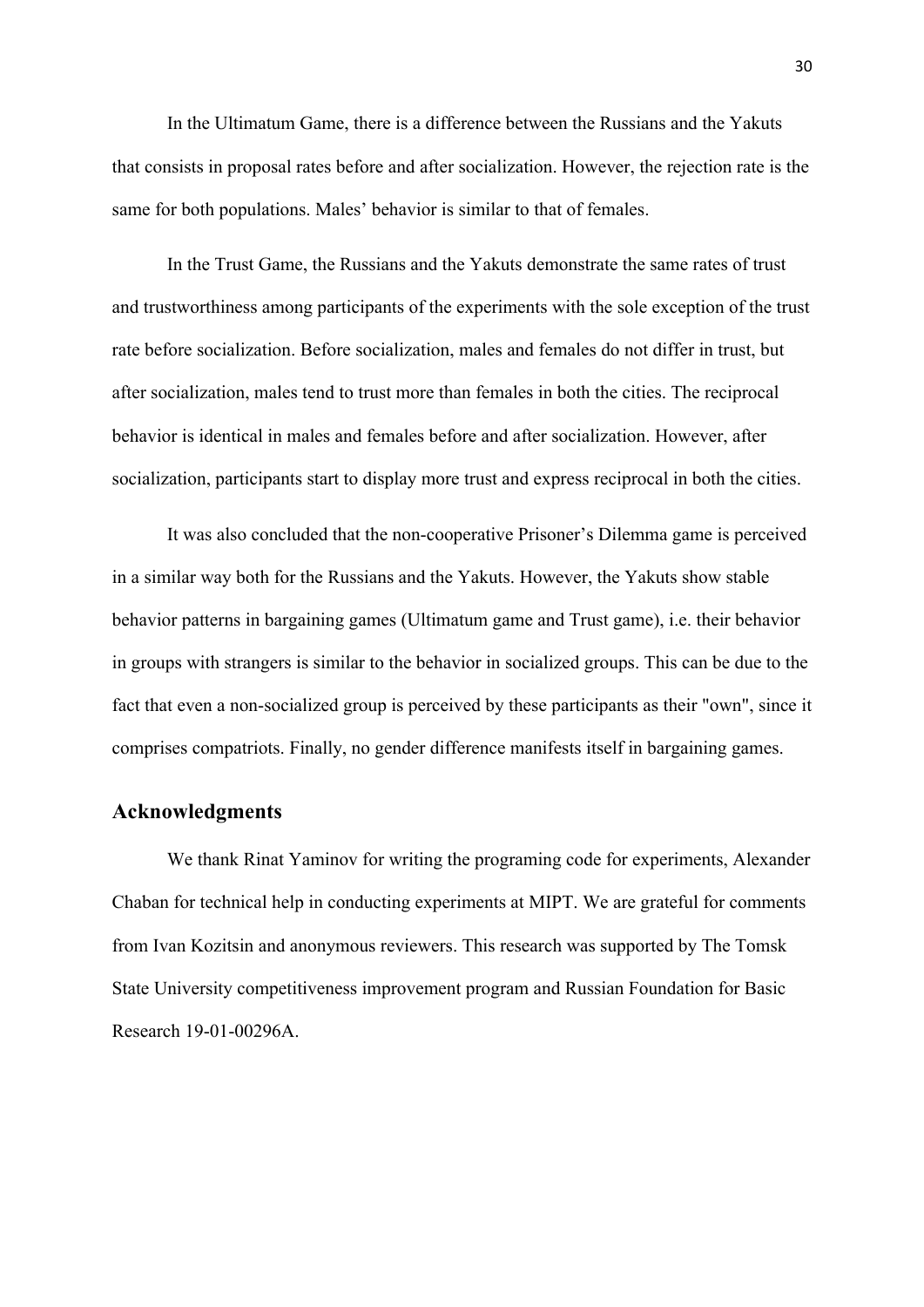## **References**

- Babkina, T., Myagkov, M., Lukinova, E., Peshkovskaya, A., Menshikova, O., & Berkman, E. (2016). Choice of the group increases intra-cooperation. *CEUR Workshop Proceeding, 1627*, 13–24.
- Balliet, D., Mulder, L. B., & Van Lange, P. A. (2011). Reward, punishment, and cooperation: a meta-analysis. *Psychological bulletin, 137*(4), 594-615.
- Balliet, D., & Van Lange, P. A. (2013). Trust, conflict, and cooperation: A meta-analysis. *Psychological Bulletin*, *139*(5), 1090-1112.
- Berg, J., Dickhaut, J., & McCabe, K. (1995). Trust, reciprocity, and social history. *Games and Economic Behavior*, *10*(1), 122–142. https://doi.org/10.1006/game.1995.1027
- Berkman, E. T., Lukinova, E., Menshikov, I., & Myagkov, M. (2015). Sociality as a natural mechanism of public goods provision. *PloS One*. https://doi.org/10.1371/journal.pone.0119685.
- Bond, M. H., & Forgas, J. P. (1984). Linking person perception to behavior intention across cultures: The role of cultural collectivism. *Journal of Cross-Cultural Psychology*, *15*(3), 337–352. https://doi.org/10.1177/0022002184015003006
- Buchan, N. R., Croson, R. T., & Dawes, R. M. (2002). Swift neighbors and persistent strangers: A cross-cultural investigation of trust and reciprocity in social exchange. *American Journal of Sociology*, *108*(1), 168–206. https://doi.org/10.1086/344546
- Buchan, N. R., Croson, R. T., & Solnick, S. (2008). Trust and gender: An examination of behavior and beliefs in the Investment Game. *Journal of Economic Behavior & Organization*, *68*(3), 466–476. https://doi.org/10.1016/j.jebo.2007.10.006
- Cesarini, D., Dawes, C. T., Fowler, J. H., Johannesson, M., Lichtenstein, P., & Wallace, B. (2008). Heritability of cooperative behavior in the trust game. Proceedings of the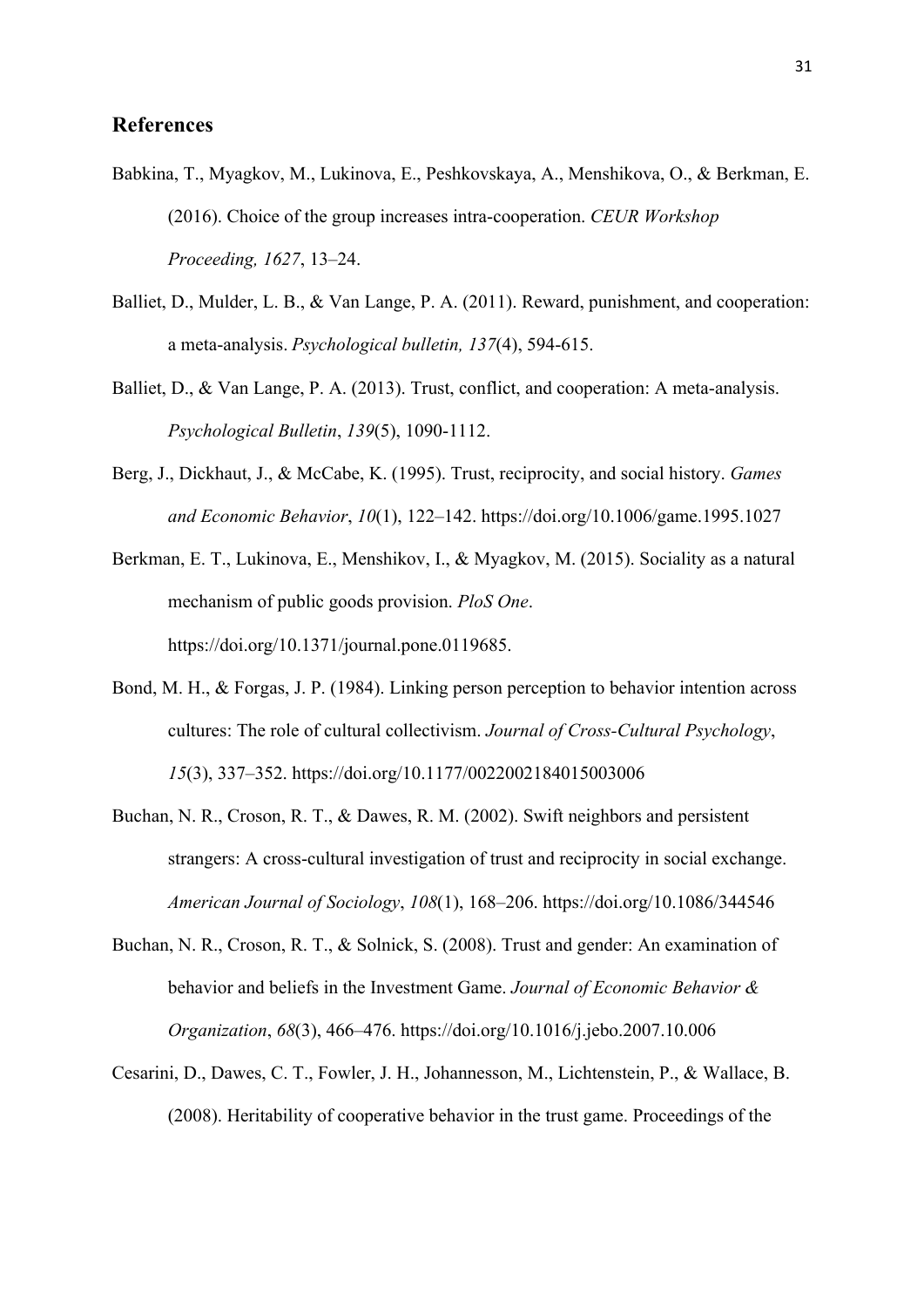National Academy of Sciences, 105(10), 3721–3726. https://doi.org/10.1073/pnas.0710069105

- Charness, G., & Rustichini, A. (2011). Gender differences in cooperation with group membership. Games and Economic Behavior, 72(1), 77–85.
- Chartishvili A. G., Kozitsin I. V., Goiko V. L., & Saifulin E. R. (2019) "On an Approach to Measure the Level of Polarization of Individuals' Opinions," 2019 Twelfth International Conference "Management of large-scale system development" (MLSD), Moscow, Russia, pp. 1-5, doi: 10.1109/MLSD.2019.8911015.
- Chen, K., & Tang, F.-F. (2009). Cultural differences between Tibetans and ethnic Han Chinese in ultimatum bargaining experiments. European Journal of Political Economy, 25(1), 78–84. https://doi.org/10.1016/j.ejpoleco.2008.09.002
- Chuah, S.-H., Hoffmann, R., Jones, M., & Williams, G. (2007). Do cultures clash? Evidence from cross-national ultimatum game experiments. *Journal of Economic Behavior & Organization*, *64*(1), 35–48. https://doi.org/10.1016/j.jebo.2006.04.006
- Cox, T. H., Lobel, S. A., & McLeod, P. L. (1991). Effects of ethnic group cultural differences on cooperative and competitive behavior on a group task. *Academy of Management Journal*, *34*(4), 827–847. https://doi.org/10.5465/256391
- Croson, R., & Buchan, N. (1999). Gender and culture: International experimental evidence from trust games. *The American Economic Review*, *89*(2), 386–391. https://doi.org/10.1257/aer.89.2.386
- Delgado, M. R., Frank, R. H., & Phelps, E. A. (2005). Perceptions of moral character modulate the neural systems of reward during the trust game. *Nature Neuroscience*, *8*(11), 1611–1618. https://doi.org/10.1038/nn1575
- Dresher, M. (1961). The Mathematics of Games of Strategy: Theory and Applications, Chapter 4. *RAND Corporation, Santa Monica, CA*.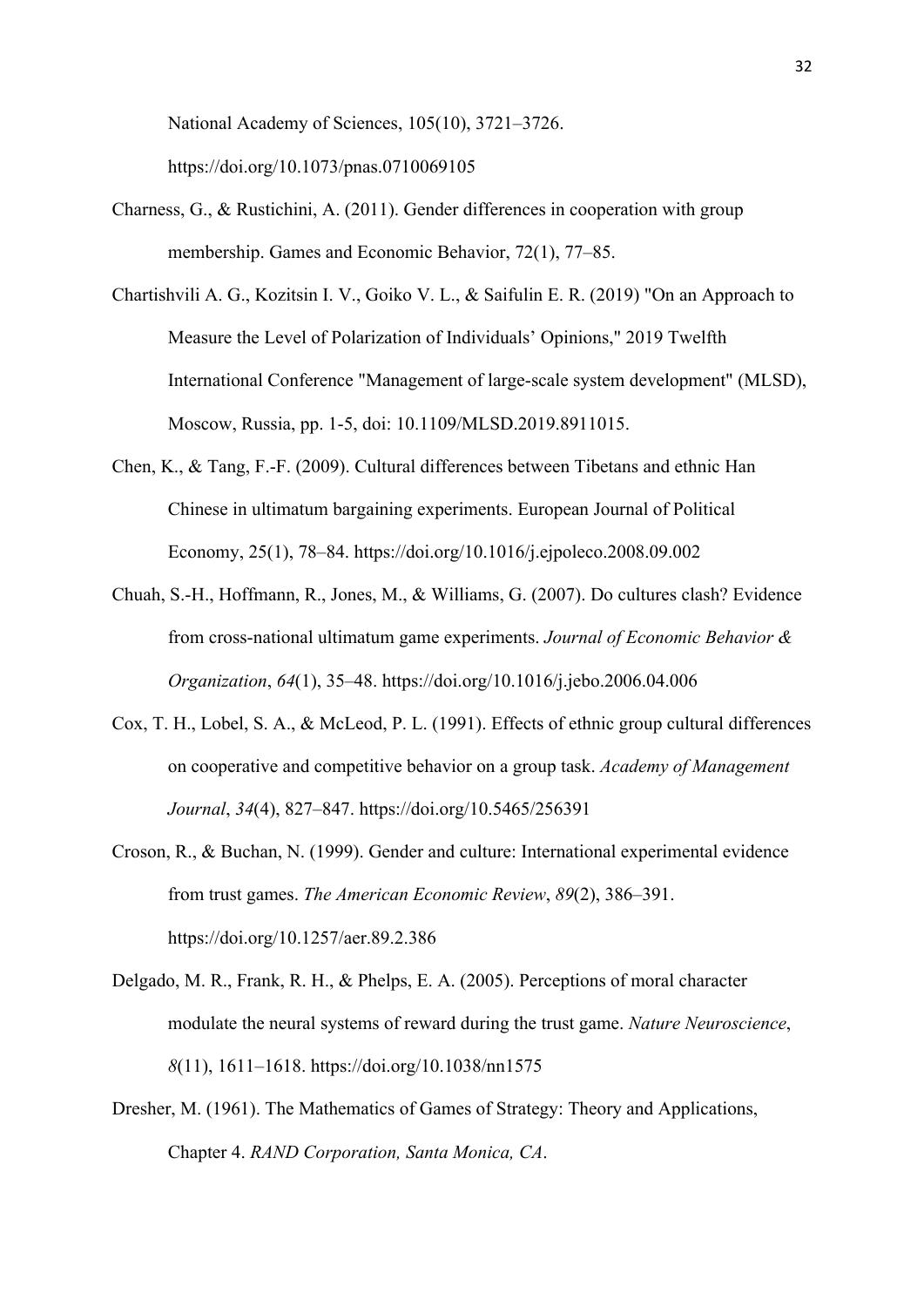- Eckel, C. C., & Grossman, P. J. (1998). Are women less selfish than men?: Evidence from dictator experiments. *The Economic Journal*, *108*(448), 726–735. https://doi.org/10.1111/1468-0297.00311
- Fedorova, S. A., Reidla, M., Metspalu, E., Metspalu, M., Rootsi, S., Tambets, K., Olivieri, A., Voevoda, M., Osipova, L., Platonov, F., Tomsky, M., Khusnutdinova, E., Torroni, A., & Villems, R. (2013). Autosomal and uniparental portraits of the native populations of Sakha (Yakutia): implications for the peopling of Northeast Eurasia. *BMC Evolutionary Biology*, https://doi.org/10.1186/1471-2148-13-127.
- Fischbacher, U. (2007). z-Tree: Zurich toolbox for ready-made economic experiments. *Experimental Economics*, *10*(2), 171–178. https://doi.org/10.1007/s10683-006-9159-4
- Flood, M. M. (1958). Some experimental games. *Management Science*, *5*(1), 5–26.
- Friedkin, N. E., & Johnsen, E. C. (2011). *Social influence network theory: A sociological examination of small group dynamics* (Vol. 33). Cambridge: Cambridge University Press.
- Gil-White, F. J. (2004). Ultimatum game with an ethnicity manipulation. *Foundations of Human Sociality: Economic Experiments and Ethnographic Evidence from Fifteen Small-Scale Societies*, 260–304.
- Güth, W., Schmittberger, R., & Schwarze, B. (1982). An experimental analysis of ultimatum bargaining. *Journal of Economic Behavior & Organization*, *3*(4), 367–388. https://doi.org/10.1016/0167-2681(82)90011-7
- Hemesath, M., & Pomponio, X. (1998). Cooperation and culture: Students from china and the united states in a prisoner's dilemma. *Cross-Cultural Research*, *32*(2), 171–184. https://doi.org/10.1177/106939719803200203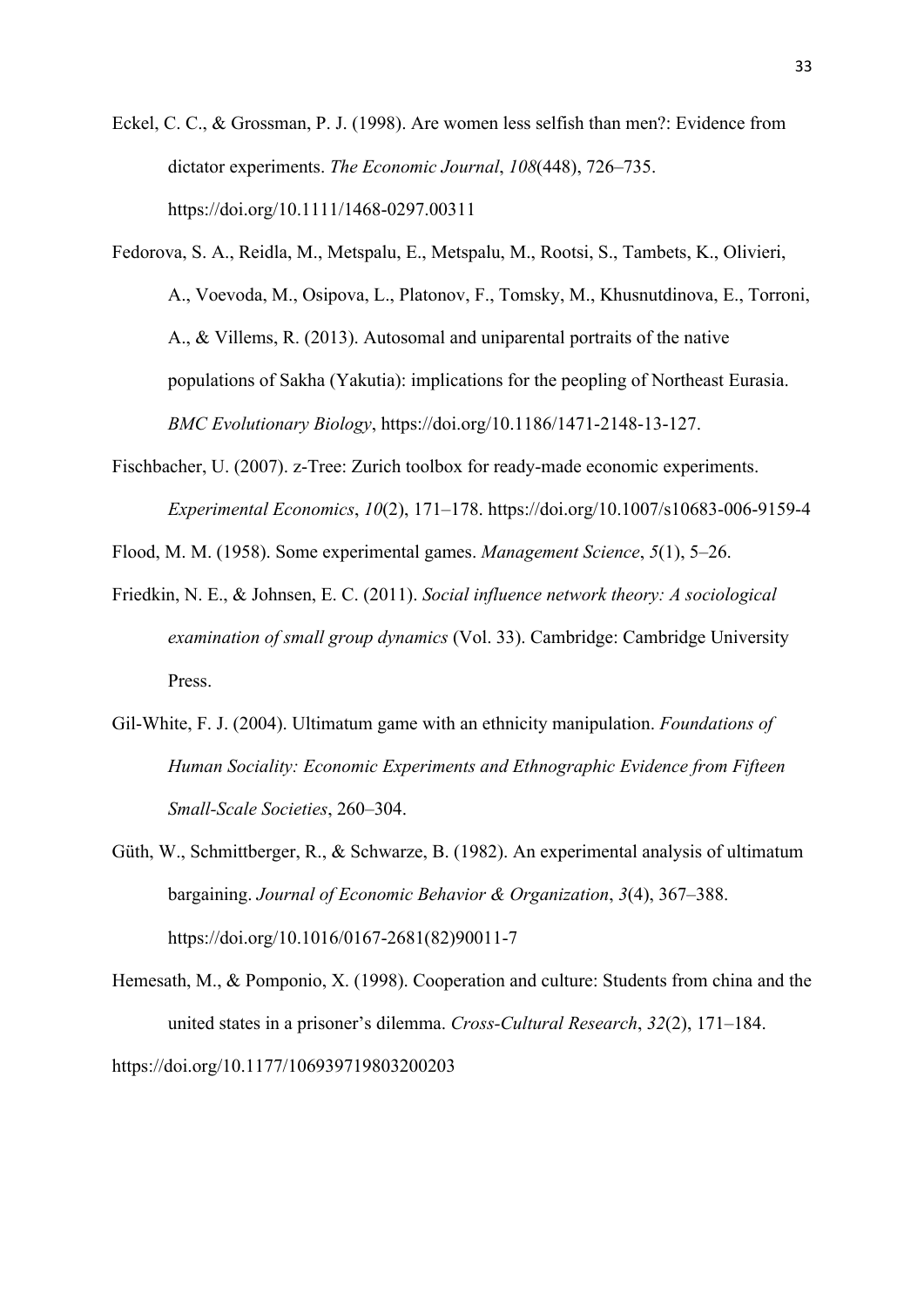- Henrich, J. (2000). Does culture matter in economic behavior? Ultimatum game bargaining among the Machiguenga of the Peruvian Amazon. *The American Economic Review*, *90*(4), 973–979. https://doi.org/10.1257/aer.90.4.973
- Johnson, N. D., & Mislin, A. (2008). Cultures of kindness: A meta-analysis of trust game experiments.

https://pdfs.semanticscholar.org/7f89/7076996b7eda569717ae051635871d4ae225.pdf Accessed 13 March 2003.

- Johnson, N. D., & Mislin, A. A. (2011). Trust games: A meta-analysis. Journal of Economic Psychology, 32(5), 865–889. https://doi.org/10.1016/j.joep.2011.05.007
- Kozitsin I.V. (2020) Formal models of opinion formation and their application to real data: evidence from online social networks. The Journal of Mathematical Sociology. DOI: 10.1080/0022250X.2020.1835894
- Liebrand, W. B., & Van Run, G. J. (1985). The effects of social motives on behavior in social dilemmas in two cultures. Journal of Experimental Social Psychology, 21(1), 86–102.
- Lukinova, E., Myagkov, M., & Shishkin, P. (2014). The value of sociality. Foresight, 16(4), 309-328. https://doi.org/10.1108/FS-11-2012-0086
- Niall, Oh., Mazzoni, C., & Sbriglia, P. (2017). Altruistic behavior and social influence in the dictator game. *Economics Bulletin*, *37*(2), 1281–1288.
- Nowak, M., & Sigmund, K. (1993). A strategy of win-stay, lose-shift that outperforms tit-fortat in the Prisoner's Dilemma game. *Nature*, *364*(6432), 56–58. https://doi.org/10.1038/364056a0
- Nowell, C., & Tinkler, S. (1994). The influence of gender on the provision of a public good. *Journal of Economic Behavior & Organization*, *25*(1), 25–36. https://doi.org/10.1016/0167-2681(94)90084-1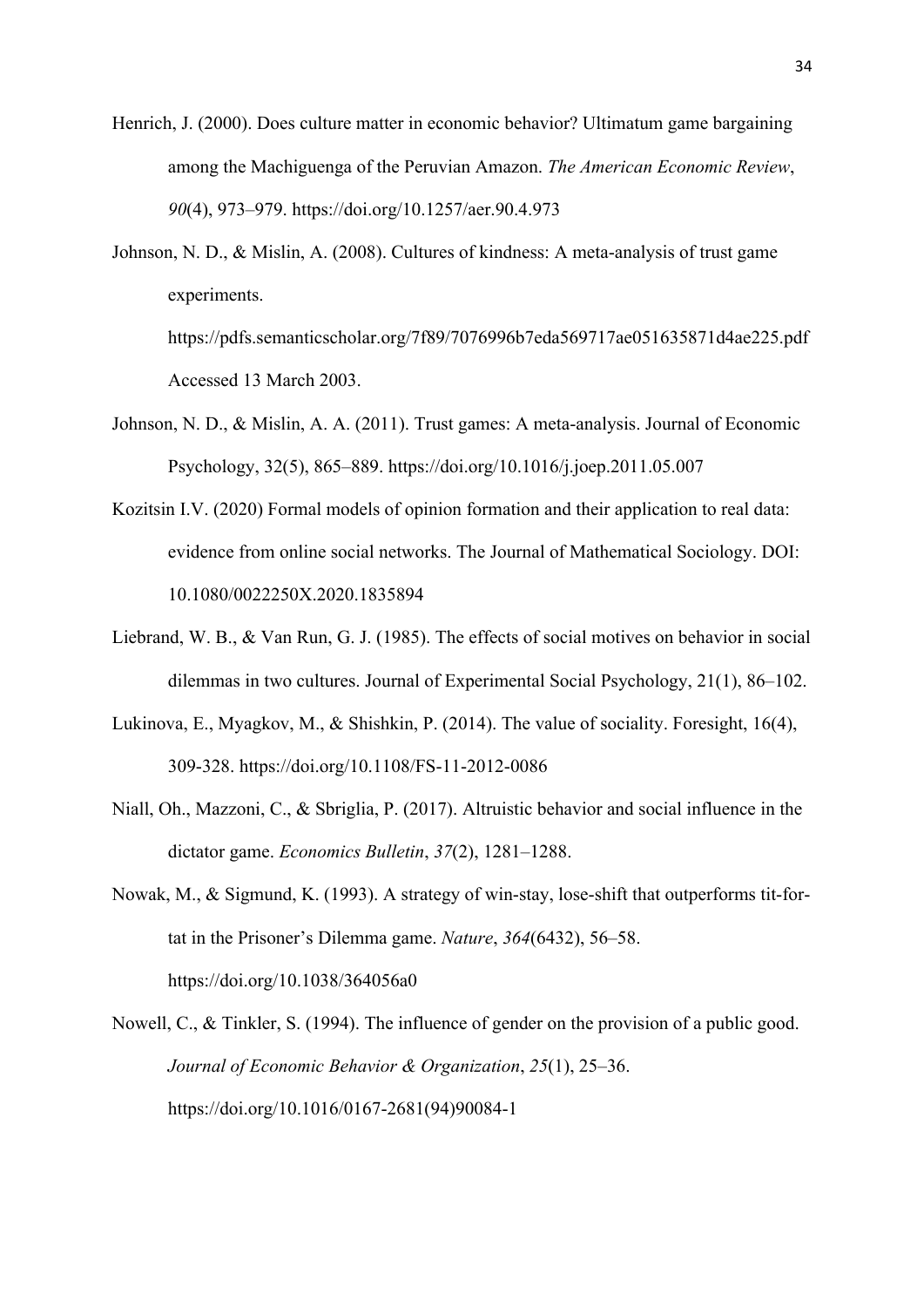- Oosterbeek, H., Sloof, R., & Van De Kuilen, G. (2004). Cultural differences in ultimatum game experiments: Evidence from a meta-analysis. *Experimental Economics*, *7*(2), 171–188. https://doi.org/10.1023/B:EXEC.0000026978.14316.74
- Ortmann, A., & Tichy, L. K. (1999). Gender differences in the laboratory: evidence from prisoner's dilemma games. *Journal of Economic Behavior & Organization*, *39*(3), 327–339. https://doi.org/10.1016/S0167-2681(99)00038-4
- Peshkovskaya, A. G., Babkina, T. S., Myagkov, M. G., Kulikov, I. A., Ekshova, K. V., & Harriff, K. (2017). The socialization effect on decision making in the Prisoner's Dilemma game: An eye-tracking study. *PloS One*. https://doi.org/10.1371/journal.pone.0175492
- Peshkovskaya, A., Babkina, T., & Myagkov, M. (2018). Social context reveals gender differences in cooperative behavior. *Journal of Bioeconomics*, 1-13. https://doi.org/10.1007/s10818-018-9271-5
- Peshkovskaya, A., Myagkov, M., Babkina, T., & Lukinova, E. (2017). Do Women Socialize Better? Evidence from a Study on Sociality Effects on Gender Differences in Cooperative Behavior. *CEUR Workshop Proceeding, 1968*, 41-51.

Phillips, G. D. R. (1942). *Dawn in Siberia: The Mongols of Lake Baikal*. London: Frederick Muller.

Rao, G., List, J., DellaVigna, S., & Malmendier, U. (2013). The Importance of Being Marginal: Gender Differences in Generosity. *American economic review, 103*(3), https://doi.org/586-90. 10.1257/aer.103.3.586

Rapoport, A., & Chammah, A. M. (1965). *Prisoner's dilemma: A study in conflict and cooperation* (Vol. 165). Michigan: University of Michigan press.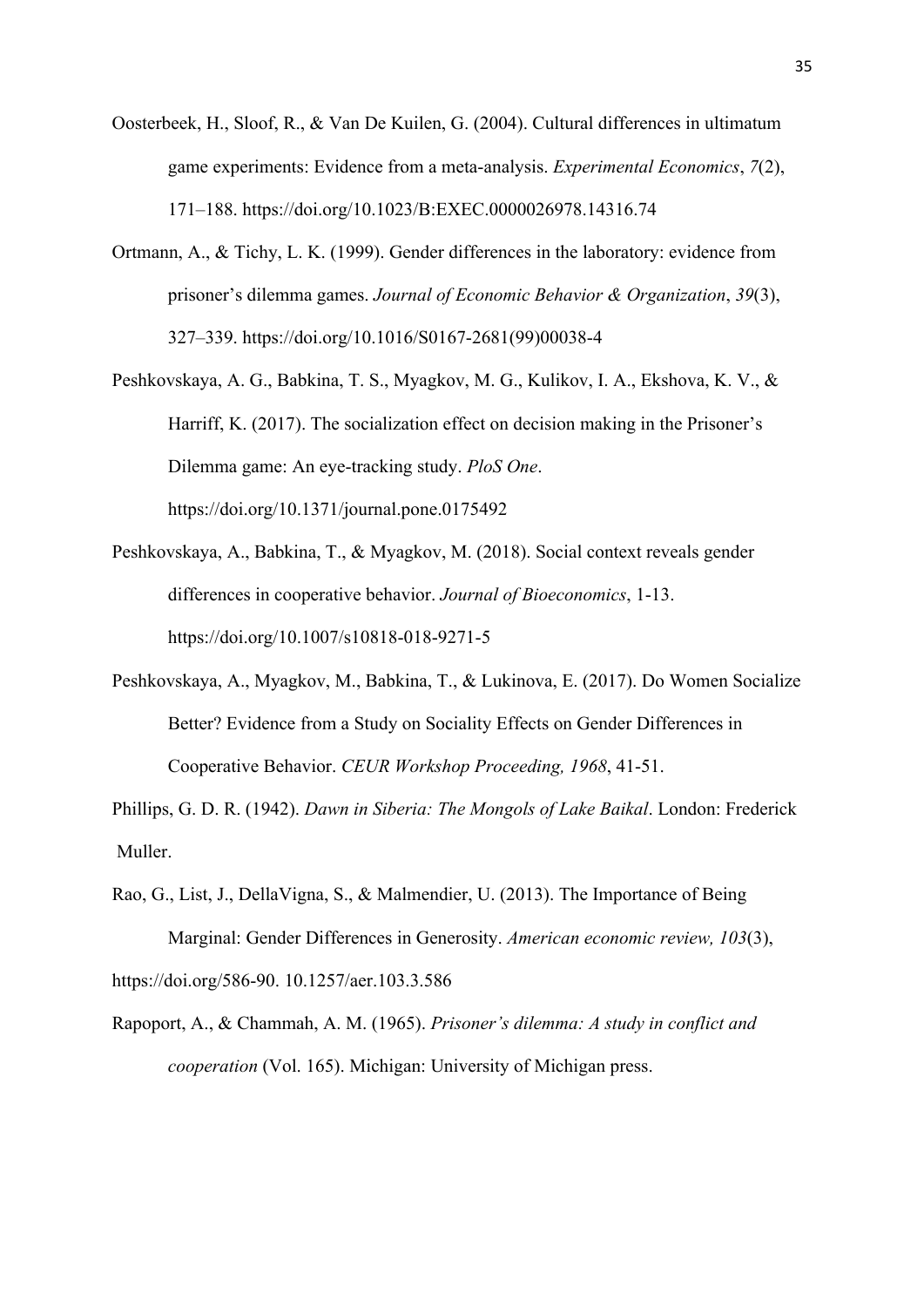- Romano, A., Balliet, D., Yamagishi, T., & Liu, J. H. (2017). Parochial trust and cooperation across 17 societies. *Proceedings of the National Academy of Sciences, 114*(48), 12702-12707. https://doi.org/10.1073/pnas.1712921114
- Roth, A. E., Prasnikar, V., Okuno-Fujiwara, M., & Zamir, S. (1991). Bargaining and market behavior in Jerusalem, Ljubljana, Pittsburgh, and Tokyo: An experimental study. *The American Economic Review*, 1068–1095.
- Saad, G., & Gill, T. (2001). Sex differences in the ultimatum game: An evolutionary psychology perspective. *Journal of Bioeconomics*, *3*(2), 171–193. https://doi.org/10.1023/A:1020583425623
- Slonim, R., & Guillen, P. (2010). Gender selection discrimination: Evidence from a trust game. *Journal of Economic Behavior & Organization*, *76*(2), 385–405. https://doi.org/10.1016/j.jebo.2010.06.016
- Solnick, S. J. (2001). Gender differences in the ultimatum game. *Economic Inquiry*, *39*(2), 189–200. https://doi.org/10.1111/j.1465-7295.2001.tb00060.x
- Stockard, J., Van De Kragt, A. J., & Dodge, P. J. (1988). Gender roles and behavior in social dilemmas: Are there sex differences in cooperation and in its justification? *Social Psychology Quarterly*, 154–163. https://doi.org/10.2307/2786837
- Tajfel, H. (1982). Social psychology of intergroup relations. *Annual Review of Psychology*, *33*(1), 1–39.
- Tajfel, H., & Turner, J. C. (1979). An integrative theory of intergroup conflict. *The Social Psychology of Intergroup Relations*, *33*(47), 74.
- Tucker, A.W. (1950). A two-person dilemma. Stanford: Stanford University. (Reprint, On jargon: The prisoner's dilemma, UMAP Journal 1 [1980]: 101).